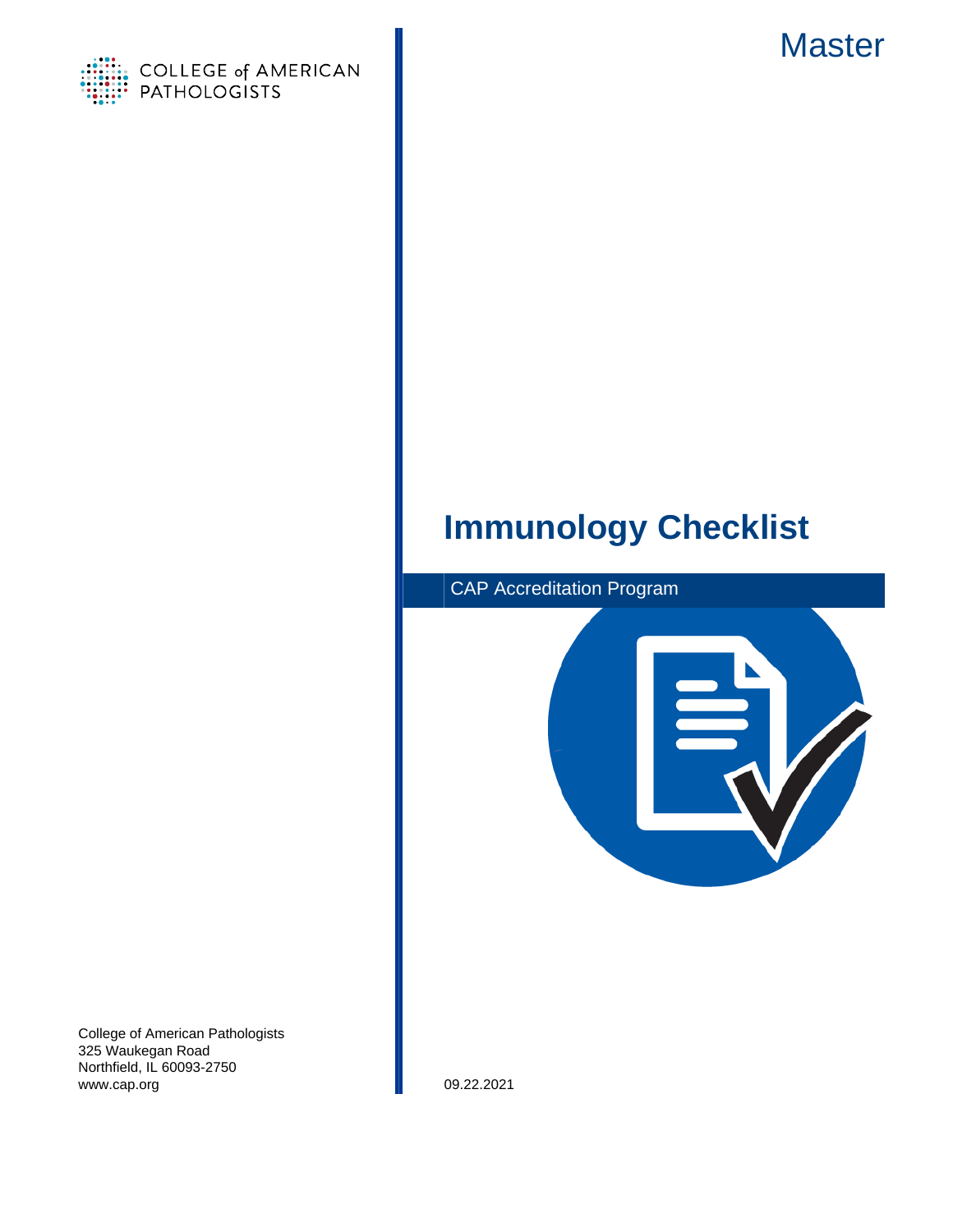## **Disclaimer and Copyright Notice**

On-site inspections are performed with the edition of the Checklists mailed to a facility at the completion of the application or reapplication process, not necessarily those currently posted on the website. The checklists undergo regular revision and a new edition may be published after the inspection materials are sent.

For questions about the use of the Checklists or Checklist interpretation, email [accred@cap.org](mailto:accred@cap.org) or call 800-323-4040 or 847-832-7000 (international customers, use country code 001).

The Checklists used for inspection by the College of American Pathologists' Accreditation Programs have been created by the CAP and are copyrighted works of the CAP. The CAP has authorized copying and use of the checklists by CAP inspectors in conducting laboratory inspections for the Council on Accreditation and by laboratories that are preparing for such inspections. Except as permitted by section 107 of the Copyright Act, 17 U.S.C. sec. 107, any other use of the Checklists constitutes infringement of the CAP's copyrights in the Checklists. The CAP will take appropriate legal action to protect these copyrights.

All Checklists are ©2021. College of American Pathologists. All rights reserved.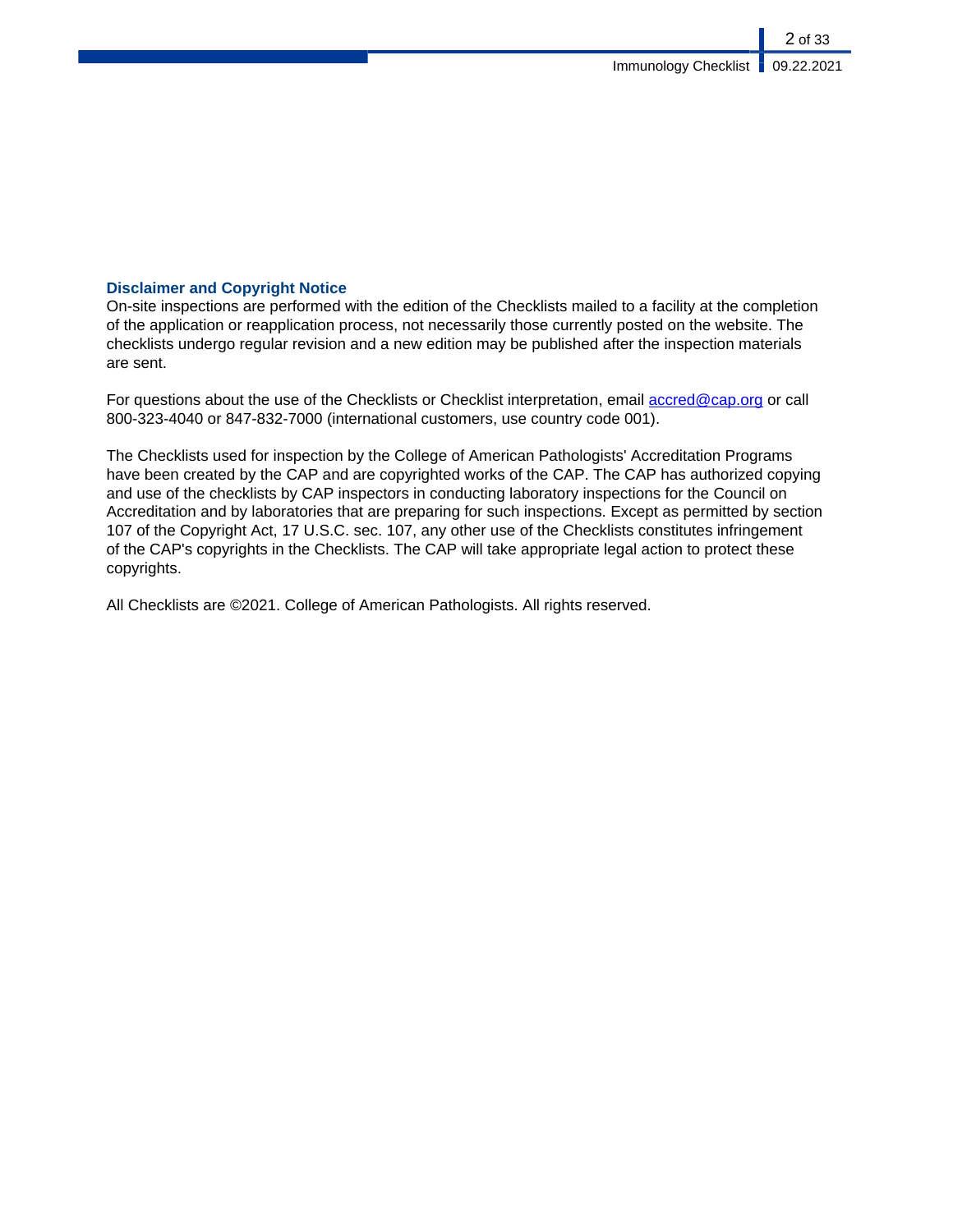# **Immunology Checklist**



# TABLE OF CONTENTS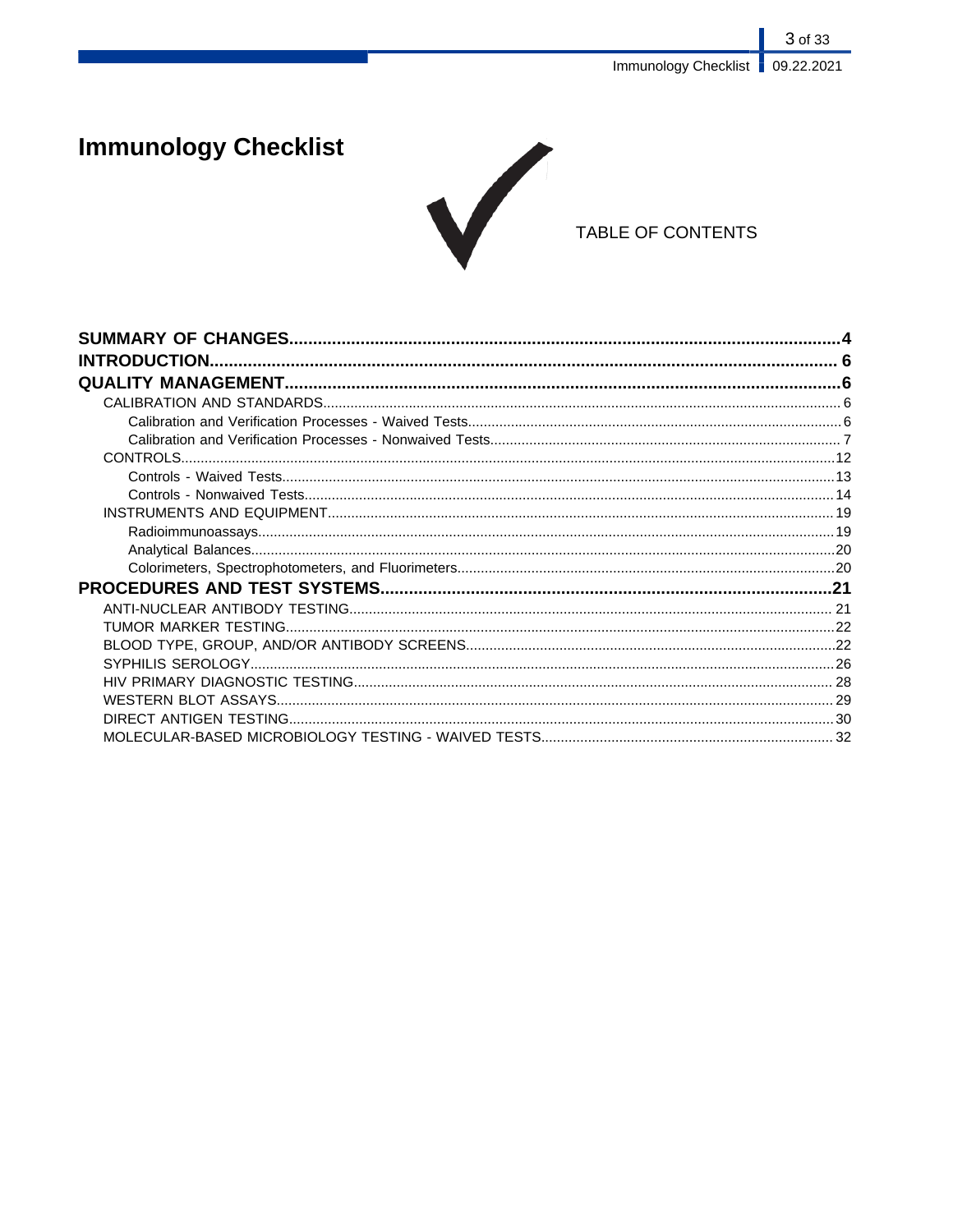# **ON-LINE CHECKLIST AVAILABILITY AND RESOURCES**

Participants of the CAP accreditation programs may download the checklists from the CAP website (cap.org) by logging into e-LAB Solutions Suite. They are available in different checklist types and formatting options, including:

- Master contains ALL of the requirements and instructions available in PDF, Word/XML or Excel formats
- Custom customized based on the laboratory's activity (test) menu; available in PDF, Word/XML or Excel formats
- Changes Only contains only those requirements with significant changes since the previous checklist edition in a track changes format to show the differences; in PDF version only. Requirements that have been moved or merged appear in a table at the end of the file.

A repository of questions and answers and other resources is also available in e-LAB Solutions Suite under Accreditation Resources, Checklist Requirement Q & A.

# **SUMMARY OF CHECKLIST EDITION CHANGES Immunology Checklist 09/22/2021 Edition**

The information below includes a listing of checklist requirements with significant changes in the current edition and previous edition of this checklist. The list is separated into three categories:

- 1. New
- 2. Revised:
	- Modifications that may require a change in policy, procedure, or process for continued compliance; or
	- A change to the Phase
- 3. Deleted/Moved/Merged:
	- **Deleted**
	- Moved Relocation of a requirement into a different checklist (requirements that have been resequenced within the same checklist are not listed)
	- $Mered$  The combining of similar requirements

NOTE: The requirements listed below are from the Master version of the checklist. The customized checklist version created for on-site inspections and self-evaluations may not list all of these requirements.

## NEW Checklist Requirements

| Requirement | <b>Effective Date</b> |
|-------------|-----------------------|
| IMM.34315   | 09/22/2021            |
| IMM.39800   | 09/22/2021            |
| IMM.40250   | 09/22/2021            |
| IMM 41450   | 06/04/2020            |
|             |                       |

## REVISED Checklist Requirements

| Requirement | <b>Effective Date</b> |
|-------------|-----------------------|
| IMM.34120   | 09/22/2021            |
| IMM.34170   | 09/22/2021            |
| IMM.34380   | 09/22/2021            |
| IMM.40200   | 09/22/2021            |
| IMM.41420   | 09/22/2021            |
| IMM.41850   | 09/22/2021            |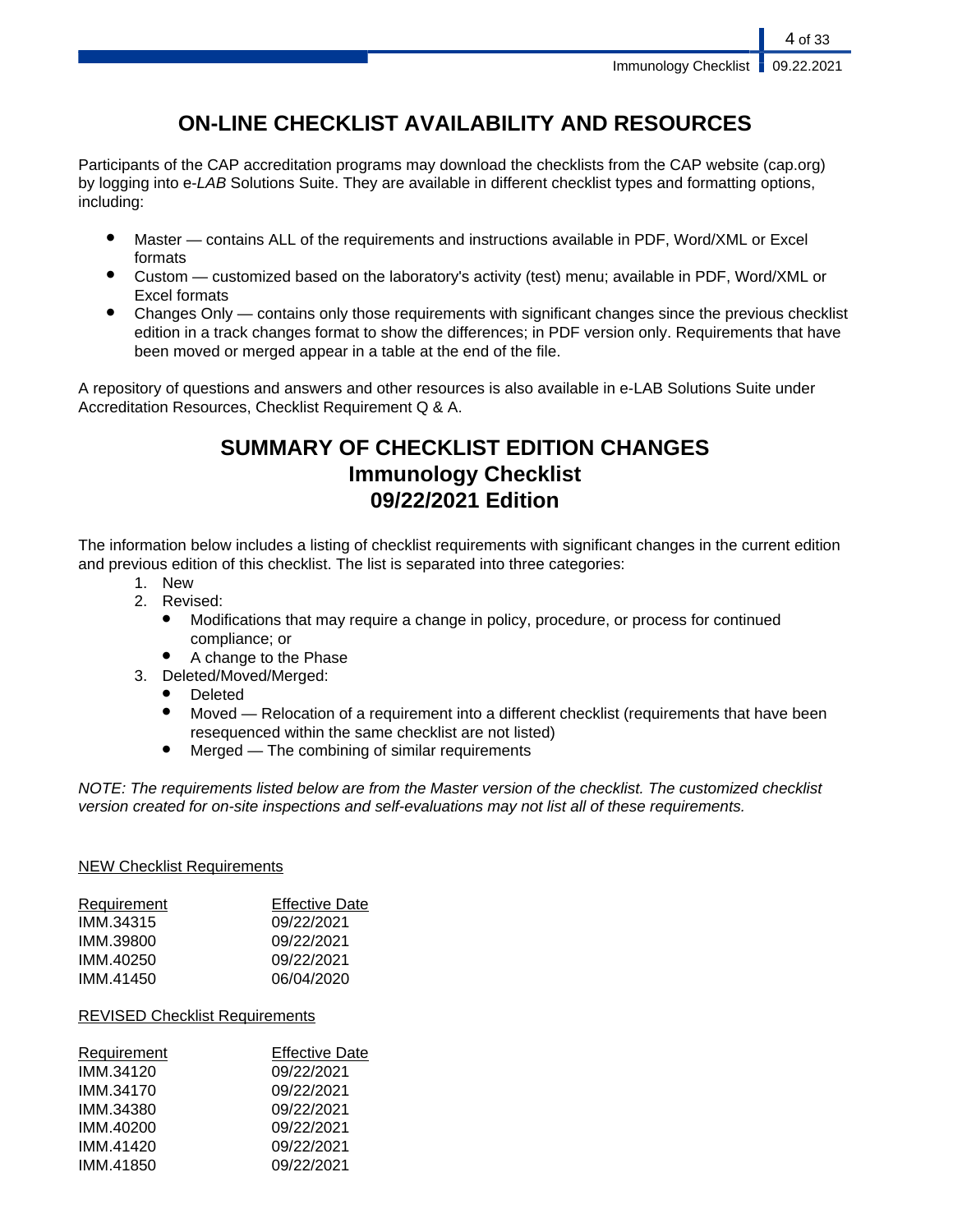5 of 33 Immunology Checklist **09.22.2021** 

IMM.41930 09/22/2021

# DELETED/MOVED/MERGED Checklist Requirements

| <b>Effective Date</b> |
|-----------------------|
| 09/21/2021            |
| 09/21/2021            |
|                       |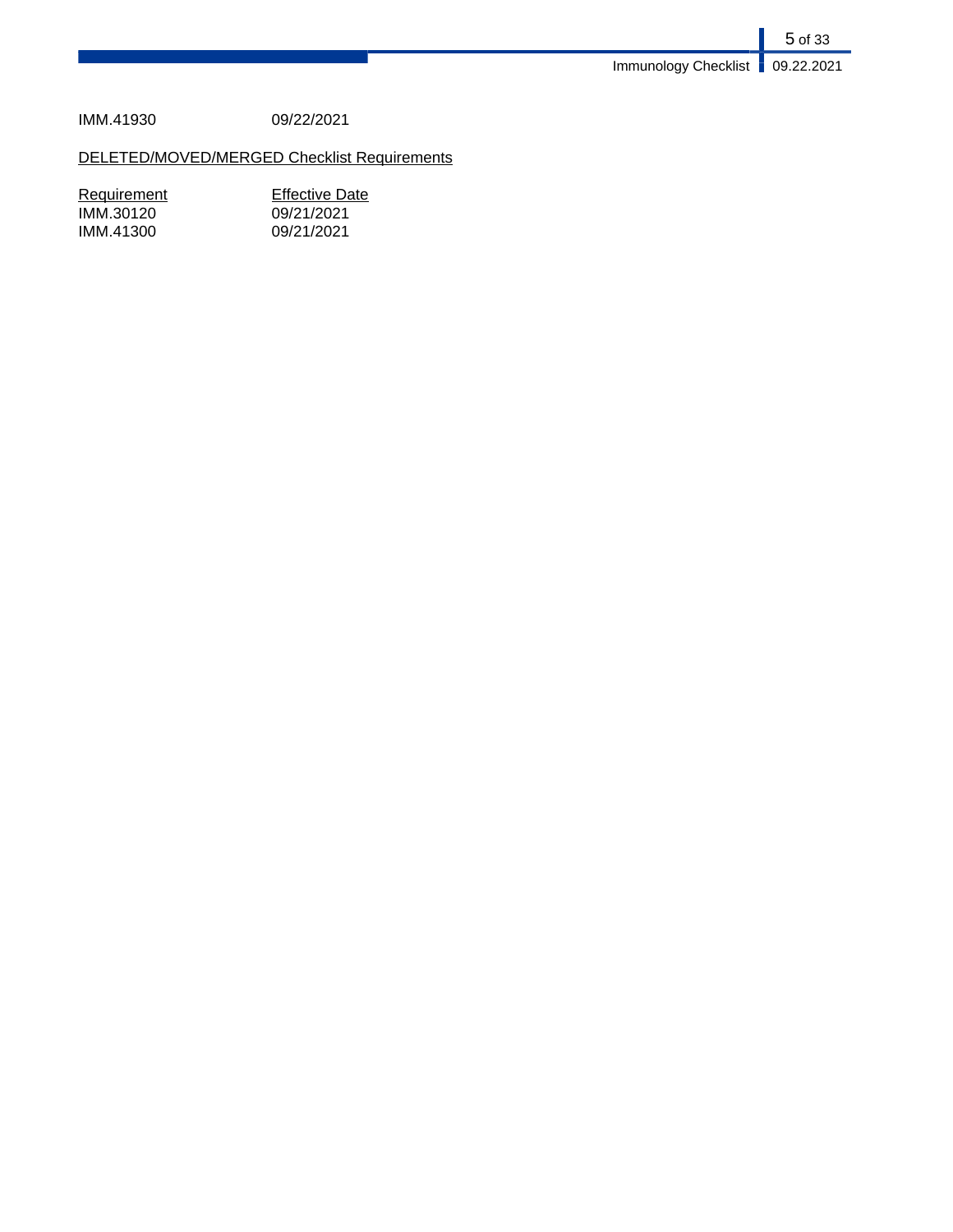# **INTRODUCTION**

This checklist is used in conjunction with the All Common and Laboratory General Checklists to inspect an immunology laboratory section or department.

Certain requirements are different for waived versus nonwaived tests. Refer to the checklist headings and explanatory text to determine applicability based on test complexity. The current list of tests waived under CLIA may be found at [http://www.accessdata.fda.gov/scripts/cdrh/cfdocs/cfClia/analyteswaived.cfm.](http://www.accessdata.fda.gov/scripts/cdrh/cfdocs/cfClia/analyteswaived.cfm)

**Laboratories not subject to US regulations:** Checklist requirements apply to all laboratories unless a specific disclaimer of exclusion is stated in the checklist. When the phrase "FDA-cleared/approved test (or assay)" is used within the checklist, it also applies to tests approved by an internationally recognized regulatory authority (eg, CE-marking).

# **QUALITY MANAGEMENT**

# **CALIBRATION AND STANDARDS**

# **Inspector Instructions:**

| <b>READ</b>     | Sampling of calibration and AMR policies and procedures<br>Sampling of calibration/calibration records<br>Sampling of AMR verification records<br>Sampling of patient reports and worksheets for verification of results outside of AMR      |
|-----------------|----------------------------------------------------------------------------------------------------------------------------------------------------------------------------------------------------------------------------------------------|
| <b>OBSERVE</b>  | Sampling of calibration materials (labeling, storage, quality)                                                                                                                                                                               |
|                 | What is your course of action if calibration is unacceptable?<br>When was the last time you performed a calibration procedure and how did you verify<br>the calibration?<br>What is your course of action when results fall outside the AMR? |
| <b>DISCOVER</b> | Further evaluate the responses, corrective actions, and resolutions for unacceptable<br>calibration, unacceptable calibration verification, and results outside the AMR                                                                      |

# **CALIBRATION AND VERIFICATION PROCESSES - WAIVED TESTS**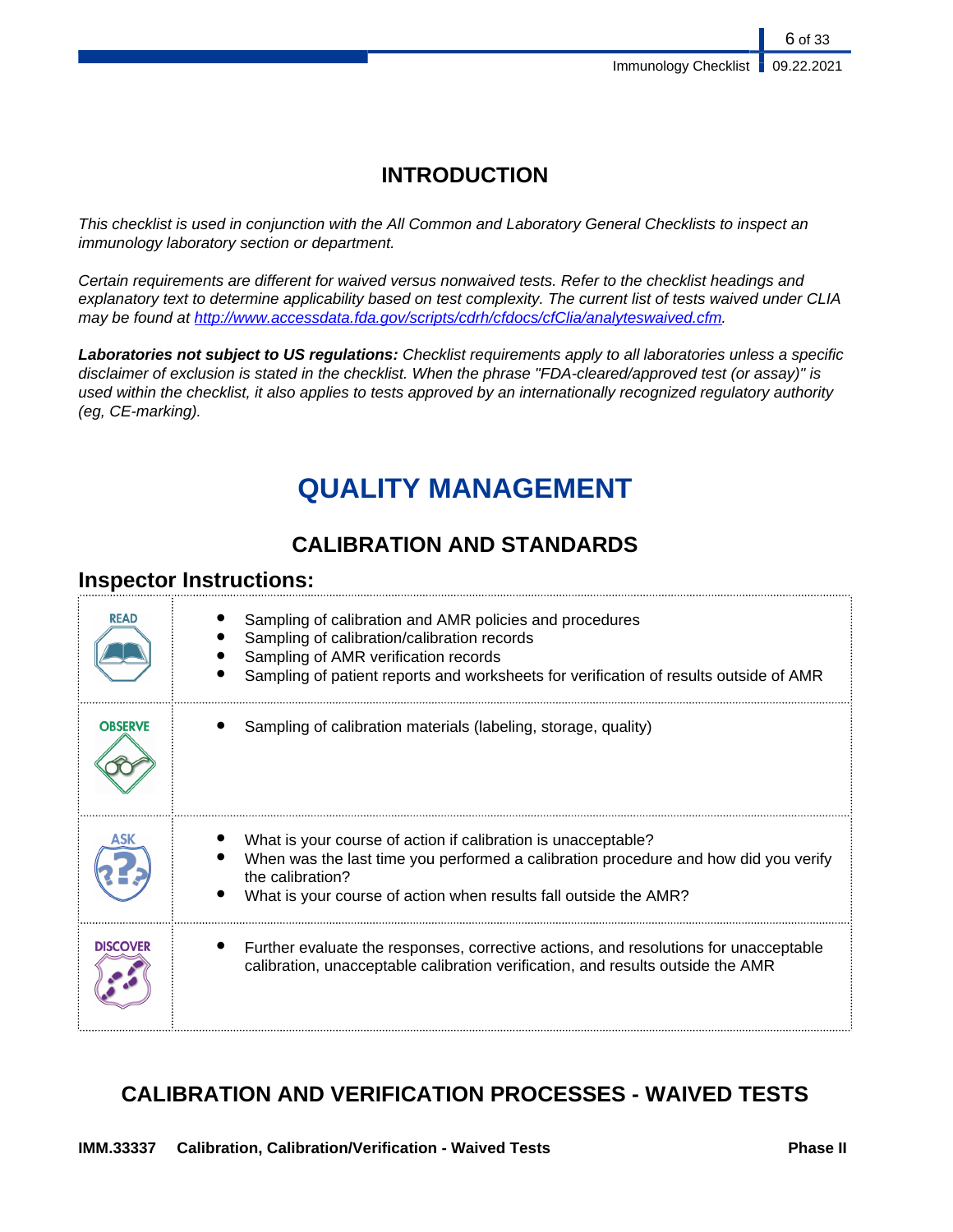## **For waived tests, testing personnel follow manufacturer instructions for calibration, calibration verification, and related functions.**

## **Evidence of Compliance:**

- ✓ Written procedure consistent with the manufacturer's instructions for each waived test **AND**
- Records for calibration/calibration verification/related functions as required by the manufacturer **AND**
- Records of recalibration or other appropriate corrective action when calibration verification is unacceptable

# **CALIBRATION AND VERIFICATION PROCESSES - NONWAIVED TESTS**

The remaining requirements in this checklist on CALIBRATION, CALIBRATION VERIFICATION, and ANALYTIC MEASUREMENT RANGE (AMR) VERIFICATION do not apply to waived tests.

The requirements for calibration, calibration verification and AMR verification in this section apply only to analyses that provide truly quantitative measurements expressed in mass units per unit volume (eg, gm/L or mg/ ml) OR in units traceable to a reference preparation or standard that is calibrated in mass units per unit volume. If these criteria are not met, the measurement is NOT quantitative and this section is not applicable.

This introduction discusses the processes of calibration, calibration verification, and AMR verification.

CALIBRATION: The process of adjusting an instrument or test system to establish a relationship between the measurement response and the concentration or amount of the analyte that is being measured by the test procedure.

CALIBRATION VERIFICATION: The process of confirming that the current calibration settings for each analyte remain valid for a test system.

Each laboratory must define limits for accepting or rejecting results of the calibration verification process. Calibration verification can be accomplished in several ways. If the manufacturer provides a calibration validation or verification process, it should be followed. Other techniques include (1) assay of the current calibration materials as unknown specimens, and (2) assay of matrix-appropriate materials with target values that are specific for the test system.

ANALYTICAL MEASUREMENT RANGE (AMR): The range of analyte values that a method can directly measure on the specimen without any dilution, concentration, or other pretreatment that is not part of the usual assay process.

## LINEARITY AND THE AMR

Linearity is a fundamental characteristic of many analytic measurement methods, whereby there is a straightline relationship between ''true'' analyte concentrations and measured concentrations. In this context, linearity refers to the relationship between the predicted and observed measurement results and not to the relationship between instrument signal output and analyte concentration.

## AMR VERIFICATION

Laboratories are required to verify that the appropriate relationship is maintained over the AMR. Laboratories may verify and use an AMR that is narrower than the range defined by the manufacturer. This may be appropriate when materials available for method validation and/or AMR verification are not available to verify the full range claimed by the manufacturer, or reporting values across the full range defined by the manufacturer is not clinically relevant. For many assays, results beyond the AMR can be reported through dilution studies (see IMM.33900).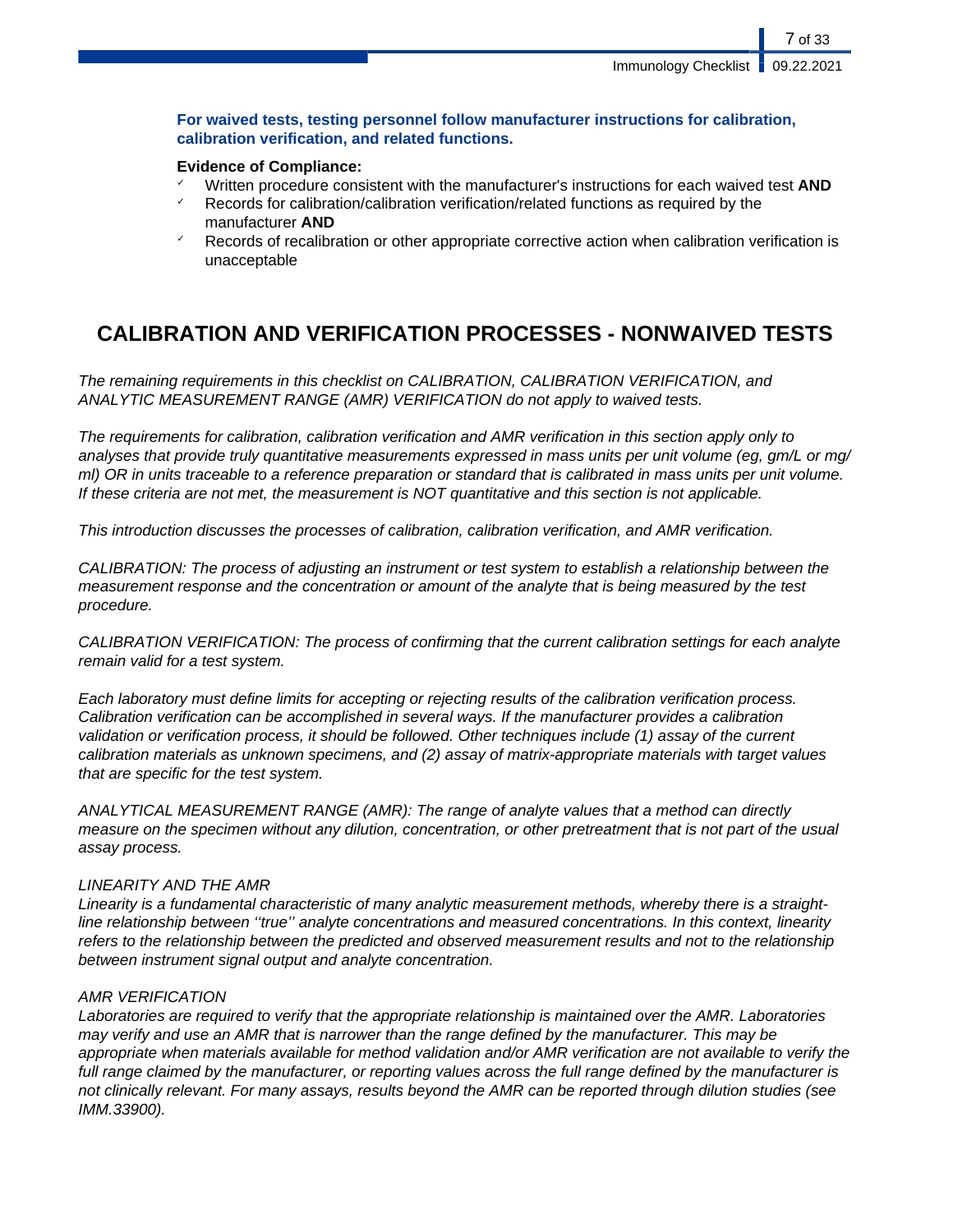Minimum requirements for AMR verification can be met by using matrix appropriate materials, which include low, mid and high concentration or activity range of the AMR with recovery of results that fall within a defined range of the target value. Records of AMR verification must be available.

CLOSENESS OF SAMPLE CONCENTRATIONS OR ACTIVITIES TO THE UPPER AND LOWER LIMITS OF THE AMR

When verifying the AMR, it is required that materials used are near the upper and lower limits of the AMR. Factors to consider in verifying the AMR are the expected analytic imprecision near the limits, the clinical impact of errors near the limits, and the availability of test specimens near the limits. It may be difficult to obtain specimens with values near the limits for some analytes. In such cases, reasonable procedures should be adopted based on available specimen materials. The closeness of sample concentrations or activities to the upper and lower limits of the AMR are defined at the laboratory director's discretion. The method manufacturer's instructions for verifying the AMR must be followed, when available. The laboratory director must define limits for accepting or rejecting verification tests of the AMR.

### **IMM.33374 Calibration Procedure Phase II**

**Calibration procedures for each test system are appropriate, and the calibration records are reviewed for acceptability.**

NOTE: Calibration must be performed following manufacturer's instructions, at minimum, including the number, type, and concentration of calibration materials, frequency of calibration, and criteria for acceptable performance. Calibration procedures are typically specified in the manufacturer's instructions but may also be established by the laboratory.

### **REFERENCES**

- 1) Department of Health and Human Services, Centers for Medicare & Medicaid Services. Clinical laboratory improvement amendments of 1988; final rule. Fed Register. 1992(Feb 28):7165 [42CFR493.1217]
- 2) Department of Health and Human Services, Centers for Medicare & Medicaid Services. Medicare, Medicaid and CLIA Programs; Laboratory Requirements Relating to Quality Systems and Certain Personnel Qualifications; final rule. Fed Register. 2003(Jan 24):3707 [42CFR493.1255]
- 3) Clinical and Laboratory Standards Institute. Evaluation of Matrix Effects; Approved Guideline. 3<sup>rd</sup> ed. CLSI Document EP14-A3. Clinical and Laboratory Standards Institute, Wayne, PA; 2014
- 4) Miller WG. Quality control. In: Henry's Clinical Diagnostic and Management by Laboratory Methods, 21st Edition, ed McPherson RA, Pincus MR. Saunders Elsevier. 2007;99-111.

### **IMM.33448 Calibration and Calibration Verification Materials Phase II**

**High quality materials with test system and matrix-appropriate target values are used for calibration and calibration verification whenever possible.**

NOTE: Calibration and calibration verification materials must have defined analyte target values and appropriate matrix characteristics for the clinical specimens and specific assay method. Many instrument systems require calibration materials with system-specific target values to produce accurate results for clinical specimens.

Suitable materials for calibration verification include, but are not limited to:

- 1. Calibrators used to calibrate the analytical system
- 2. Materials provided by the manufacturer for the purpose of calibration verification
- 3. Previously tested unaltered patient/client specimens
- 4. Primary or secondary standards or reference materials with matrix characteristics and target values appropriate for the method
- 5. Third party general purpose reference materials that are suitable for verification

In general, routine control materials and proficiency testing materials are not suitable for calibration verification, except in situations where the material has been shown to be suitable (eg, specifically designated by the method manufacturer) or no other materials are available.

8 of 33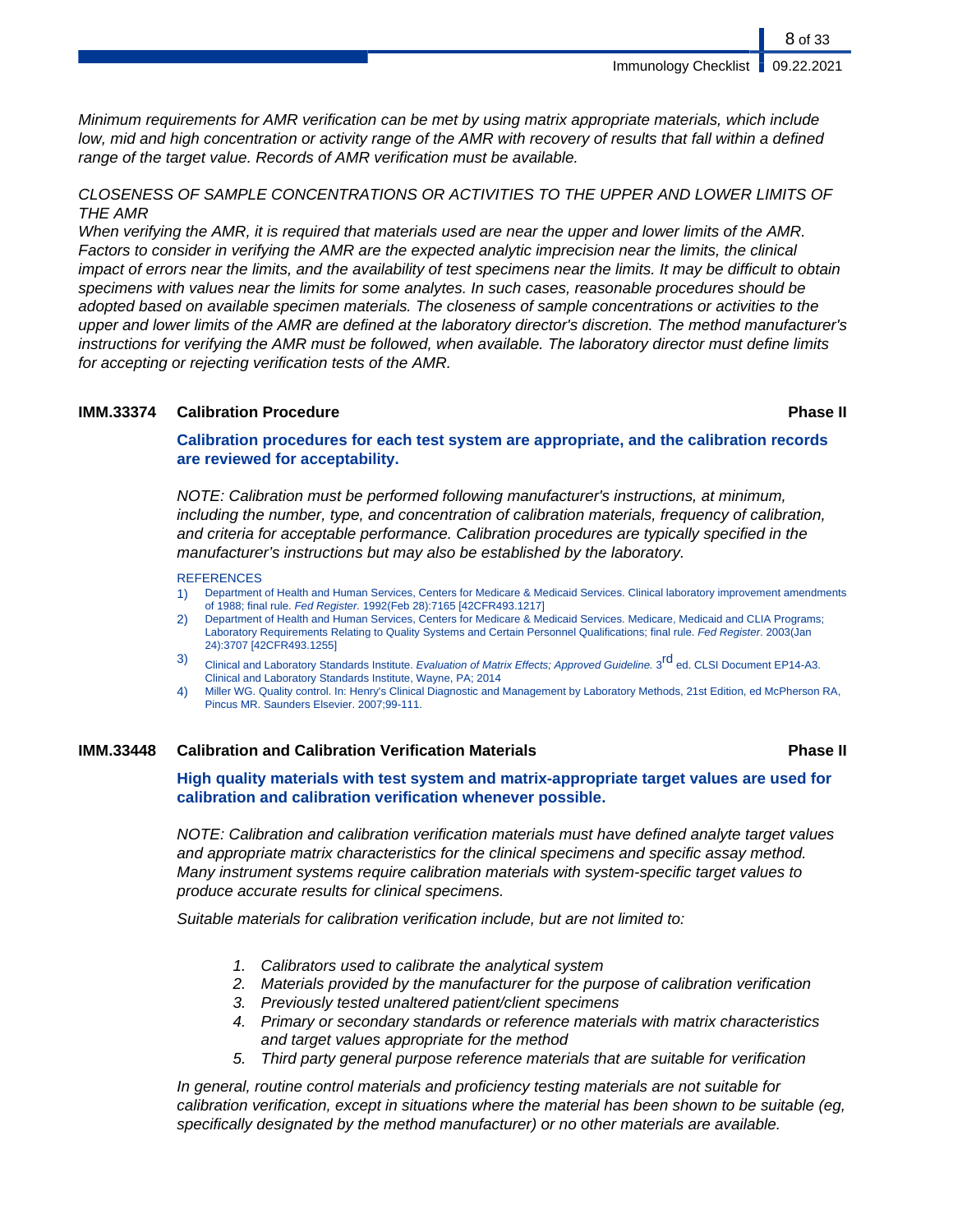### **Evidence of Compliance:**

Written policy defining appropriate calibration and calibration verification materials

### **REFERENCES**

- 1) Department of Health and Human Services, Centers for Medicare & Medicaid Services. Medicare, Medicaid and CLIA Programs; Laboratory Requirements Relating to Quality Systems and Certain Personnel Qualifications; final rule. Fed Register. 2003(Jan 24): [42CFR493.1255]
- 2) Clinical and Laboratory Standards Institute. Evaluation of Matrix Effects; Approved Guideline. 3<sup>rd</sup> ed. CLSI Document EP14-A3. Clinical and Laboratory Standards Institute, Wayne, PA; 2014

### **IMM.33670 Recalibration/Calibration Verification Criteria Phase II**

9 of 33

**Criteria are established for the frequency of recalibration or calibration verification, and the acceptability of results.**

NOTE: Laboratories must either recalibrate or perform calibration verification at least every six months and if any of the following occur:

- 1. At changes of reagent lots unless the laboratory can demonstrate that the use of different lots does not affect the accuracy of patient/client results
- 2. If QC shows an unusual trend or shift or is outside of acceptable limits, and the system cannot be corrected to bring control values into the acceptable range
- 3. After major preventive maintenance or change of a critical instrument component
- 4. When recommended by the manufacturer

Single use devices, and other test devices that do not allow user calibration, do not require calibration verification.

### **Evidence of Compliance:**

- Written policy defining the method, frequency and limits of acceptability of calibration verification for each instrument/test system **AND**
- Records of calibration verification at defined frequency

### **REFERENCES**

- 1) Department of Health and Human Services, Centers for Medicare and Medicaid Services. Clinical laboratory improvement amendments of 1988; final rule. Fed Register. 2003(Jan 24):3707[42CFR493.1255(b)(3)]
- 2) Miller WG. Quality control. In: Henry's Clinical Diagnostic and Management by Laboratory Methods, 21st Edition, ed McPherson RA, Pincus MR. Saunders Elsevier. 2007:99-111.

### **IMM.33744 Recalibration Phase II**

### **The test system is recalibrated when calibration verification fails to meet the established criteria of the laboratory.**

### **Evidence of Compliance:**

- Written policy defining criteria for recalibration **AND**
- Records of recalibration, if calibration or calibration verification has failed

### **REFERENCES**

1) Department of Health and Human Services, Centers for Medicare & Medicaid Services. Medicare, Medicaid and CLIA Programs; Laboratory Requirements Relating to Quality Systems and Certain Personnel Qualifications; final rule. Fed Register. 2003(Jan 24): [42CFR493.1255(a)(3)]

### **IMM.33800 AMR Verification Materials Phase II**

**Verification of the analytical measurement range (AMR) is performed with matrixappropriate materials which, at a minimum, include the low, mid and high range of the AMR, and appropriate acceptance criteria are defined.**

NOTE: The matrix of the sample (ie, the environment in which the sample is suspended or dissolved) may influence the measurement of the analyte. In many cases, the method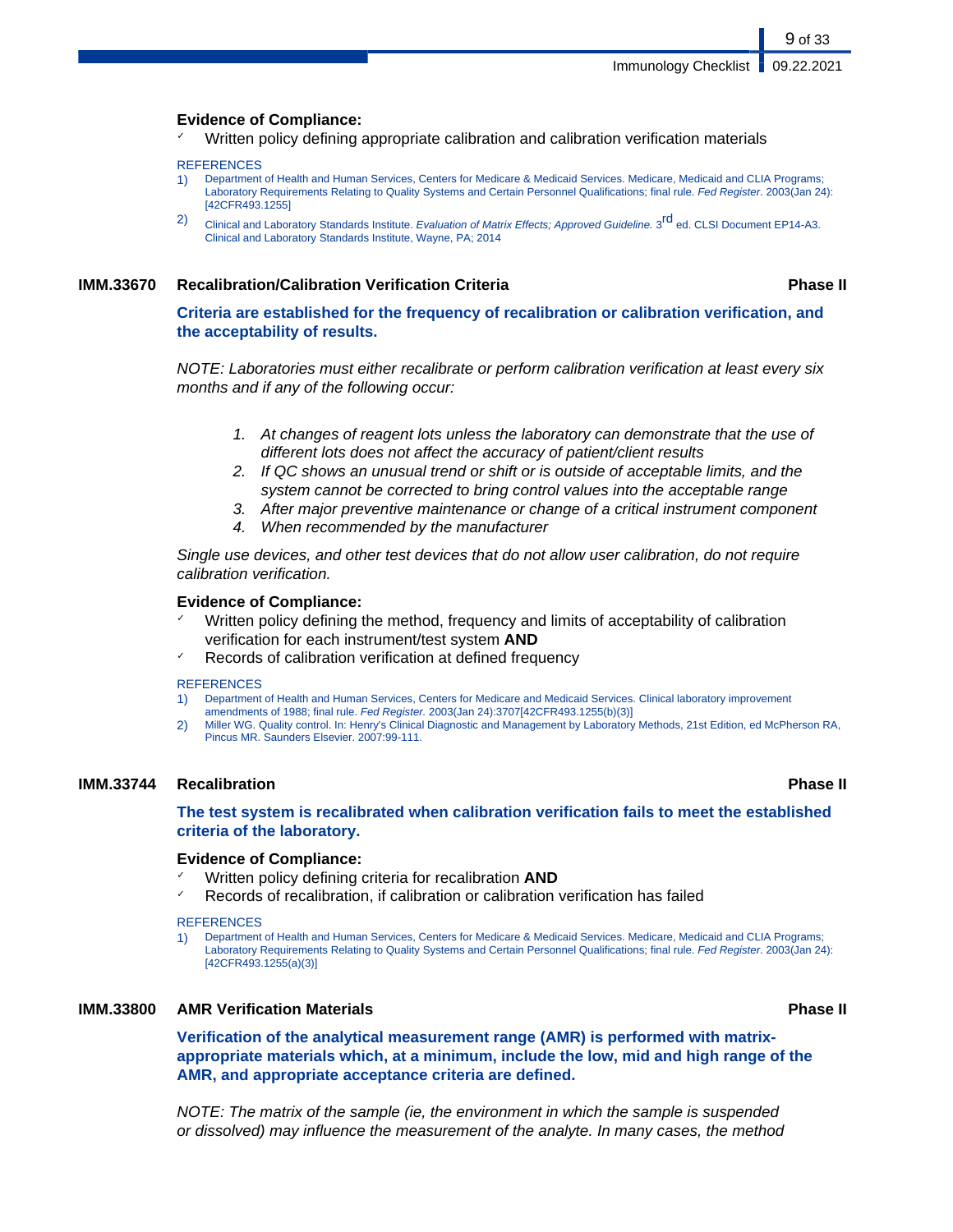manufacturer will recommend suitable materials. Other suitable materials for AMR verification include the following:

- 1. Linearity material of appropriate matrix, eg, CAP CVL Survey-based or other suitable linearity verification material
- 2. Previously tested patient/client specimens, that may be altered by admixture with other specimens, dilution, spiking in known amounts of an analyte, or other technique
- 3. Primary or secondary standards or reference materials with matrix characteristics and target values appropriate for the method
- 4. Patient samples that have reference method assigned target values
- 5. Control materials, if they adequately span the AMR and have method specific target values.

### **Evidence of Compliance:**

- Written policy for AMR verification defining the types of materials used and acceptability criteria **AND**
- Records of AMR verification at least every six months

### **REFERENCES**

- 1) Department of Health and Human Services, Centers for Medicare and Medicaid Services. Clinical laboratory improvement amendments of 1988; final rule. Fed Register. 2003(Jan 24):3707 [42CFR493.1255]
- 2) Shah VP, Midha KK, Dighe S, et al. Bioanalytical Method Validation Pharm Res. 1992;9(4):588–92.
- 3) Hartmann C, Smeyers-Verbeke J, Massart DL, McDowall RD. Validation of bioanalytical chromatographic methods. J Pharm Biomed Anal. 1998;17(2):193–218.
- 4) Findlay JW, et al. Analytical Methods Validation Bioavailability, Bioequivalence and Pharmacokinetic Studies. Pharm Res. 2000;17(12):1551-7.
- 5) Killeen AA, Long T, Souers R, Styler P, Ventura CB, Klee GG. Verifying Performance Characteristics of Quantitative Analytical Systems: Calibration Verification, Linearity, and Analytical Measurement Range. Arch Pathol Lab Med. 2014;138(9): 1773-81.

### **IMM.33818 AMR Verification Phase II**

**Verification of the analytical measurement range (AMR) is performed at least every six months and following defined criteria. Records are retained.**

NOTE: The AMR must be verified at least every six months after a method is initially placed in service and if any of the following occur:

- 1. At changes of reagent lots unless the laboratory can demonstrate that the use of different lots does not affect the accuracy of patient/client results, and the range used to report patient/client test data
- 2. If QC shows an unusual trend or shift or is outside acceptable limits, and the system cannot be corrected to bring control values into the acceptable range
- 3. After major preventive maintenance or change of a critical instrument component
- 4. When recommended by the manufacturer

It is not necessary to independently verify the AMR if the calibration of an assay includes calibrators that span the full range of the AMR, with low, midpoint and high values (ie, three points) and the system is calibrated at least every six months. A one-point or two-point calibration does not include all of the necessary points to validate the AMR.

AMR verification is not required for methods that measure an analyte quantitatively or semiquantitatively, and report a qualitative value based on concentration threshold. For such methods, refer to checklist requirement IMM.33905.

### **Evidence of Compliance:**

- ✓ Written policy for AMR verification defining the frequency performed **AND**
- Records of AMR verification at least every six months

### **REFERENCES**

1) Department of Health and Human Services, Centers for Medicare and Medicaid Services. Clinical laboratory improvement amendments of 1988; final rule. Fed Register. 2003(Jan 24):3707 [42CFR493.1255]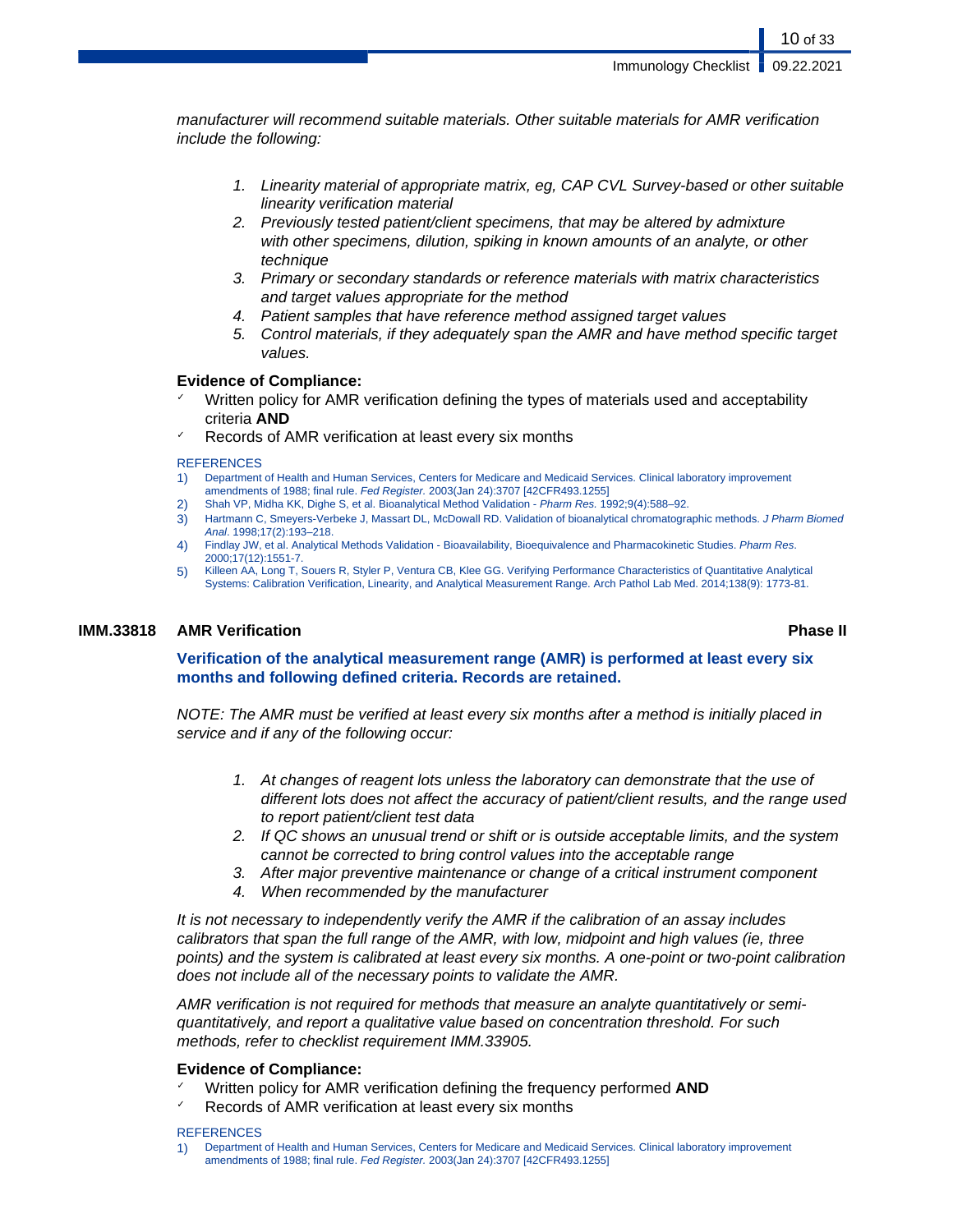### **IMM.33900 Diluted or Concentrated Samples Phase II**

**If a result is greater than or less than the AMR, a numeric result is not reported unless the sample is processed by dilution, a mixing procedure or concentration so that the result falls within the AMR.**

NOTE:

- 1. A measured value that is outside the AMR may be unreliable and should not be reported in routine practice. Dilution, a mixing procedure\* or concentration of a sample may be required to achieve a measured analyte activity or concentration that falls within the AMR. The result must be within the AMR before it is mathematically corrected by the concentration or dilution factor to obtain a reportable numeric result.
- 2. For each analyte, the composition of the diluent solution and the appropriate volumes of sample and diluent must be specified in the procedure manual. Specifying acceptable volumes is intended to ensure that the volumes pipetted are large enough to be accurate without introducing errors in the dilution ratio.
- 3. All dilutions, whether automatic or manual, should be performed in a way that ensures that the diluted specimen reacts similarly to the original specimen in the assay system. For some analytes, demonstrating that more than one dilution ratio similarly recovers the elevated concentration may be helpful.
- 4. This checklist requirement does not apply if the concentration or activity of the analyte that is outside the AMR is reported as "greater than" or "less than" the limits of the AMR.

\*This procedure is termed the "method of standard additions." In this procedure, a known quantity (such as a control) is mixed with the unknown, and the concentration of the mixture is measured. If equal volumes of the two samples are used, then the result is multiplied by two, the concentration of the known subtracted, and the concentration of the unknown is the difference.

### **Evidence of Compliance:**

Patient reports or worksheets

### **IMM.33905 Quantitative Cut-Off Values Phase II**

**For qualitative tests that use a quantitative cut-off value to distinguish positive from negative results, analytic performance around the cut-off value is verified or established initially, and reverified at least every six months thereafter.**

NOTE: This requirement applies to tests that report qualitative results based on a quantitative measurement using a threshold (cut-off value) to discriminate between positive and negative results for clinical interpretation. It does not apply to methods where the laboratory is not able to access the actual numerical value from the instrument.

Appropriate materials for establishment and verification of the cut-off are identical to those recommended for calibration verification. The requirement can be satisfied by the process of calibration or calibration verification using calibrators or calibration verification materials with values near the cut-off. It may also be satisfied by the use of QC materials that are near the cutoff value if those materials are claimed by the method manufacturer to be suitable for verification of the method's calibration process.

Verification of the cut-off should also be performed at changes of lots of analytically critical reagents (unless the laboratory director has determined that such changes do not affect the cutoff); after replacement of major instrument components, after major service to the instrument, and when QC materials reflect an unusual trend or shift, or are outside of the laboratory's acceptable limits, and other means of accessing and correcting unacceptable control values fail to identify and correct the problem.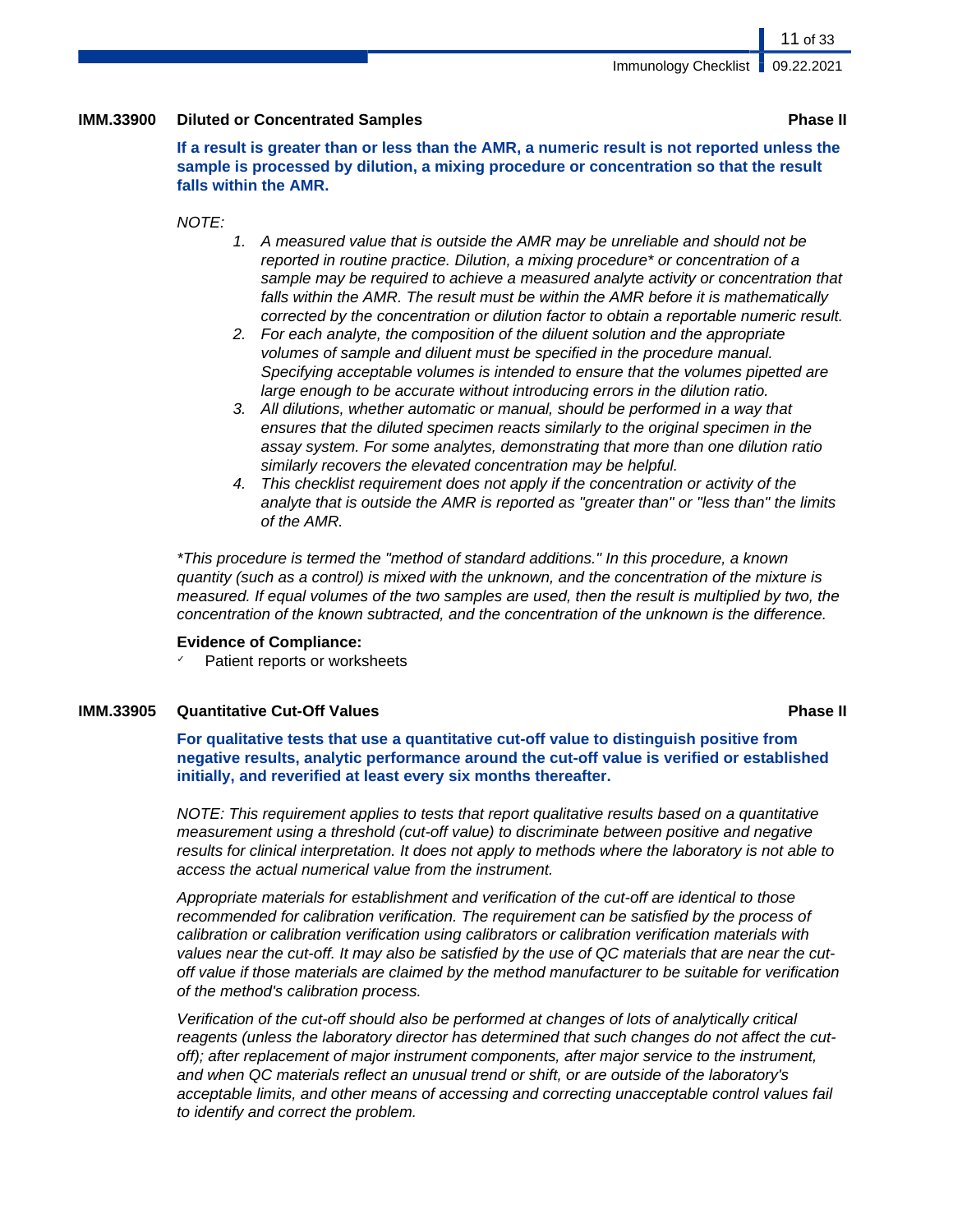For FDA-cleared or approved tests, the clinical appropriateness of the cut-off value is evaluated as part of the clinical validation performed by the manufacturer. For laboratory-developed tests and modified FDA-cleared or approved tests refer to COM.40640 for validation of clinical claims.

### **Evidence of Compliance:**

- Written procedure for initial establishment and verification of the cut-off value AND
- ✓ Records of initial establishment and verification of cut-off value at defined frequency

## **REFERENCES**

- 1) Department of Health and Human Services, Centers for Medicare and Medicaid Services. Clinical laboratory improvement amendments of 1988; final rule. Fed Register. 2003(Jan 24): [42CFR493.1255].
- 2) Department of Health and Human Services, Centers for Medicare and Medicaid Services. Clinical laboratory improvement amendments of 1988; final rule. Fed Register. 2003(Jan 24): [42CFR493.1253].

### **IMM.33910 Maximum Dilution Phase II**

12 of 33

**For analytes that may have results falling outside the limits of the AMR, the laboratory procedure specifies the maximum dilution that may be performed to obtain a reportable numeric result.**

### NOTE:

- 1. For each analyte, the laboratory procedure defines the maximum dilution that falls within the AMR and that can be subsequently corrected by the dilution factor to obtain a reportable numeric result. Note that for some analytes, an acceptable dilution procedure may not exist because dilution would alter the analyte or the matrix causing erroneous results. Also note that, for some analytes, there may be no clinical relevance to reporting a numeric result greater than a stated value.
- 2. Analytes for which a dilution procedure is unable to bring the activity or concentration into the AMR should be reported as "greater than" the highest estimated values.
- 3. Establishment of allowable dilutions is performed when a method is first placed into service. The laboratory director is responsible for establishing the maximum allowable dilution of samples that will yield a credible laboratory result for clinical use.

### **Evidence of Compliance:**

Patient results or worksheets

# **CONTROLS**

Controls are samples that act as surrogates for patient specimens. They are processed like a patient sample to monitor the ongoing performance of the entire analytic process.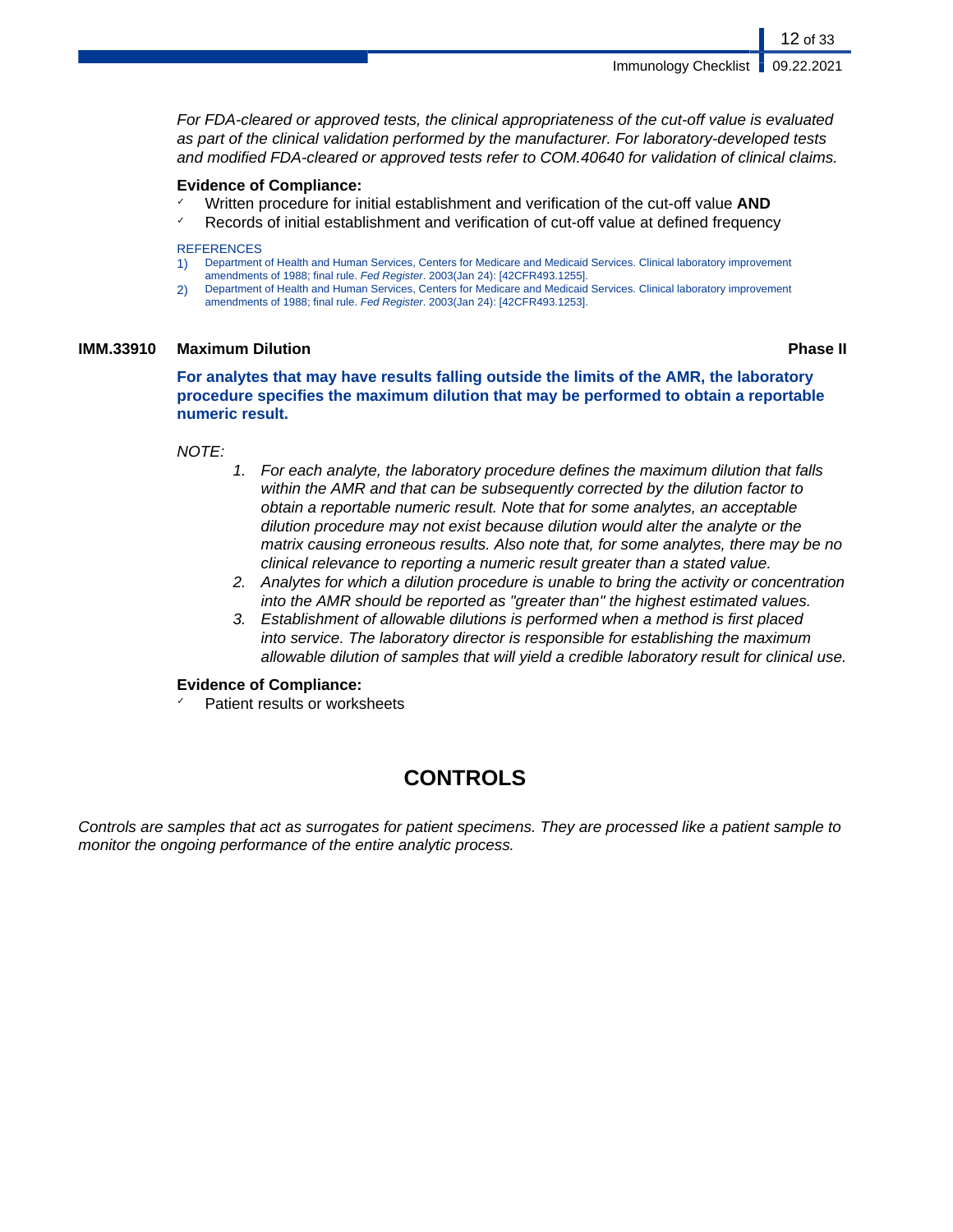# **CONTROLS - WAIVED TESTS**

# **Inspector Instructions:**

| <b>READ</b>     | Sampling of quality control policies and procedures<br>Sampling of QC records                                                                                                                                                        |
|-----------------|--------------------------------------------------------------------------------------------------------------------------------------------------------------------------------------------------------------------------------------|
|                 | How do you determine when QC is unacceptable and when corrective actions are<br>needed?                                                                                                                                              |
| <b>DISCOVER</b> | Review a sampling of QC data over the previous two-year period. Select several<br>occurrences in which QC is out of range and follow records to determine if the steps<br>taken follow the laboratory procedure or corrective action |

## **IMM.33930 QC- Waived Tests Phase II**

**The laboratory follows manufacturer's instructions for quality control, reviews results, and records acceptability prior to reporting patient results.**

NOTE: Quality control must be performed according to manufacturer instructions. To detect problems and evaluate trends, testing personnel or supervisory staff must review quality control data on days when controls are run prior to reporting patient results. The laboratory director or designee must review QC data at least monthly or more frequently if specified in the laboratory QC policy.

With respect to internal controls, acceptable control results must be recorded at a minimum, once per day of patient testing for each device.\*

\*Acceptable internal control results need not be recorded, if (and only if) an unacceptable instrument control automatically locks the instrument and prevents release of patient results.

## **Evidence of Compliance:**

- ✓ Written procedure consistent with manufacturer's instructions for each waived test **AND**
- ✓ Records showing confirmation of acceptable QC results

## **IMM.33940 QC Corrective Action - Waived Tests Phase II**

**There is evidence of corrective action when control results exceed defined acceptability limits.**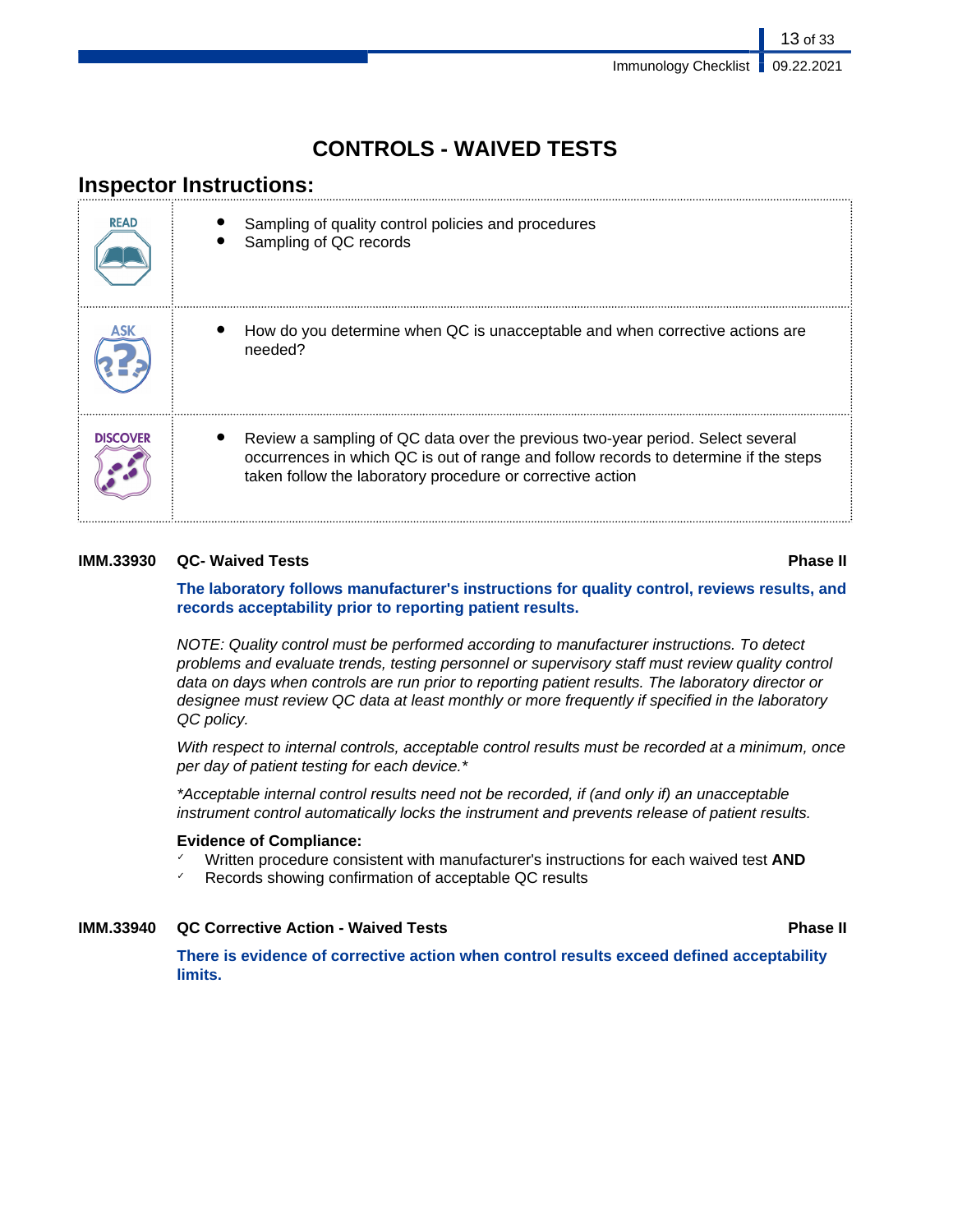# **CONTROLS - NONWAIVED TESTS**

# **Inspector Instructions:**

| <b>READ</b>     | Sampling of quality control policies and procedures<br>Sampling of QC records, including external and internal quality control processes                                                                                                                                                                                                                                                                                                                               |
|-----------------|------------------------------------------------------------------------------------------------------------------------------------------------------------------------------------------------------------------------------------------------------------------------------------------------------------------------------------------------------------------------------------------------------------------------------------------------------------------------|
| ASK             | How do you determine when quality control is unacceptable and when corrective<br>actions are needed?<br>How does your laboratory verify or establish acceptable quality control ranges?<br>How does your laboratory perform QC for test procedures that report results as<br>reactive, weakly reactive and nonreactive?<br>What is your course of action when you perform test procedures that do not have<br>commercially available calibration or control materials? |
| <b>DISCOVER</b> | Review a sampling of QC data over the previous two-year period. Select several<br>occurrences in which QC is out of range and follow records to determine if the steps<br>taken follow the laboratory policy for corrective action<br>Use QC data to identify tests that utilize internal quality control processes to confirm<br>that any individualized quality control plan (IQCP) is used as approved by the<br>laboratory director                                |

## **\*\*REVISED\*\* 09/22/2021 IMM.34120 Daily QC - Nonwaived Tests Phase II**

**Controls are run at least each day testing is performed, or more frequently if specified in manufacturer's instructions, laboratory procedure, or the CAP Checklist, for quantitative, and qualitative tests, and when changes occur that may impact patient results.**

NOTE: The laboratory must define the number and type of quality control used and the frequency of testing in its quality control procedures. Control testing is not required on days when patient testing is not performed.

Controls must be run prior to resuming patient testing when changes occur that may impact patient results, including after a change of analytically critical reagents, major preventive maintenance, change of a critical instrument component, or with software changes, as appropriate.

Daily quality control must be run as follows:

- 1. Quantitative tests two controls at different concentrations at least daily
- 2. Qualitative tests a negative control and a positive control (when applicable) at least daily
- 3. Tests producing a graded or titered result a negative control and a control material with graded or titered reactivity, as applicable, at least daily (serially diluted positive controls are not required)

Controls should verify assay performance at relevant decision points. The selection of these points may be based on clinical or analytical criteria.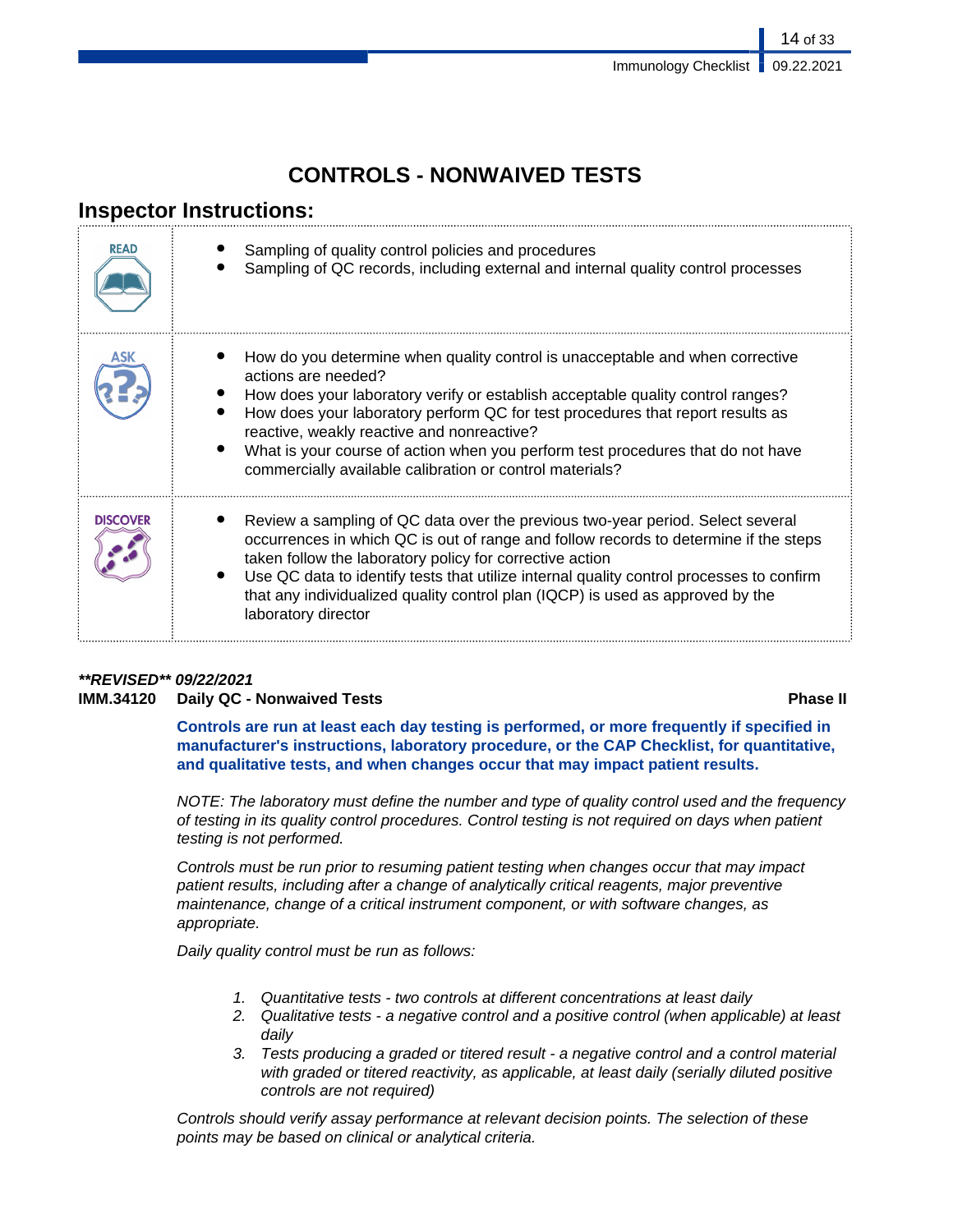If an internal quality control process (eg, electronic/procedural/built-in) is used instead of an external control material to meet daily quality control requirements, the laboratory must have an individualized quality control plan (IQCP) approved by the laboratory director defining the control process, including the frequency and use of external and internal controls. At a minimum, external control materials must be analyzed with new lots and shipments of reagents or more frequently if indicated in the manufacturer's instructions. Please refer to the IQCP section of the All Common Checklist for the eligibility of tests for IQCP and requirements for implementation and ongoing monitoring of an IQCP.

### **Evidence of Compliance:**

- Records of QC results including external and internal control processes **AND**
- Written quality control procedures **AND**
- Manufacturer product insert or manual

### **REFERENCES**

- 1) Department of Health and Human Services, Centers for Medicare and Medicaid Services. Medicare, Medicaid and CLIA programs; CLIA fee collection; correction and final rule. Fed Register. 1993(Jan 19):5232 [42CFR493.1256(d)(3)], [42CFR493.1256(d)(6)].
- 2) Clinical and Laboratory Standards Institute (CLSI). User Protocol for Evaluation of Qualitative Test Performance; Approved Guideline -Second Edition. CLSI document EP12-A2 (ISBN 1-56238-654-9). Clinical and Laboratory Standards Institute, 940 West Valley Road, Suite 1400, Wayne, Pennsylvania 19087-1898 USA, 2008.
- 3) Clinical and Laboratory Standards Institute (CLSI). Statistical Quality Control for Quantitative Measurement Procedures: Principles and Definitions; Approved Guideline. 4th ed. CLSI document C24-ED4. Clinical and Laboratory Standards Institute, Wayne, PA, 2016.
- 4) Department of Health and Human Services, Centers for Medicare and Medicaid Services. S & C: 16-20-CLIA: Policy Clarification on Acceptable Control Materials Used when Quality Control (QC) is Performed in Laboratories. April 8, 2016.

### **IMM.34140 Control Range Establishment or Verification Phase II**

### **An acceptable control range is established or verified for each lot of control material.**

NOTE: For unassayed control materials, an acceptable control range must be established by repetitive analysis in runs that include previously tested control material. For assayed control materials, control ranges supplied by the manufacturer must be verified.

Control ranges supplied by the manufacturer may be used without verification for qualitative (eg, positive or negative) testing.

### **Evidence of Compliance:**

- Written procedure to establish or verify control ranges **AND**
- Records for control range establishment or verification of each lot

### REFERENCES

- 1) Clinical and Laboratory Standards Institute. Evaluation of Precision Performance of Quantitative Measurement Methods; Approved Guideline. 2<sup>nd</sup> ed. CLSI Document EP05-A3. Clinical and Laboratory Standards Institute, Wayne, PA; 2014.
- 2) Clinical and Laboratory Standards Institute (CLSI). Statistical Quality Control for Quantitative Measurement Procedures: Principles and Definitions; Approved Guideline. 4th ed. CLSI Document C24-ED4. Clinical and Laboratory Standards Institute, Wayne, PA; 2016.

### **IMM.34142 Calibrator Preparation Phase II**

**If the laboratory prepares calibrators and controls in-house, these materials are prepared separately.**

NOTE: In general, calibrators should not be used as QC materials. If calibrators are used as controls, then different preparations should be used for these two functions.

### **Evidence of Compliance:**

Written policy defining criteria for in-house preparation of calibrators and controls

### **IMM.34145 Calibrators as Controls Phase I**

**If a calibrator obtained from an outside supplier is used as a control, it is a different lot number from that used to calibrate the method.**

## 15 of 33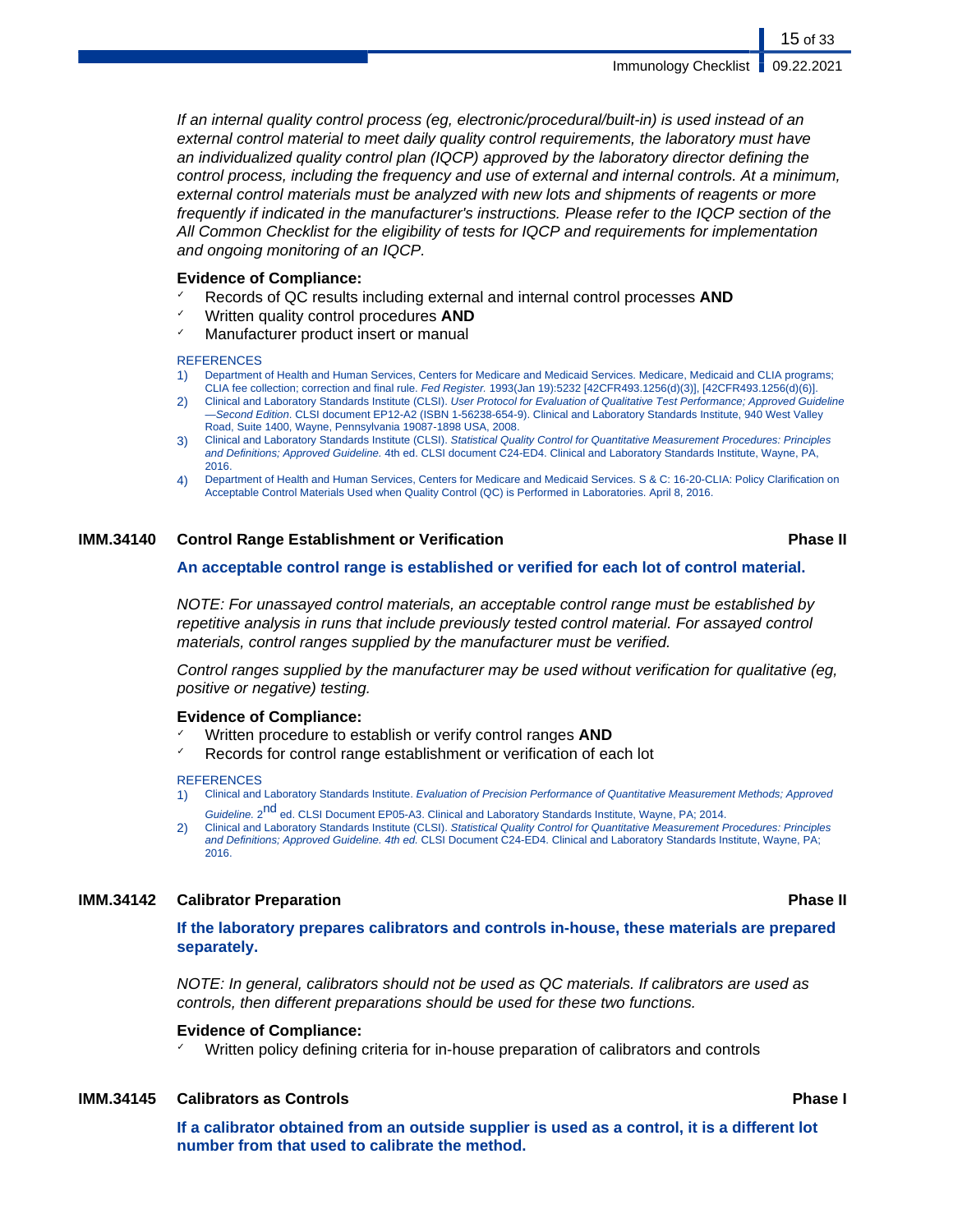NOTE: In general, calibrators should not be used as QC materials. However, the practice may be necessary for some methods when a separate control product is not available. In such cases, the calibrator used as a control must be from a different lot number than that used to calibrate the method.

### **Evidence of Compliance:**

- Written policy defining the criteria for the use of calibrators as controls **AND**
- QC/calibrator records

# **\*\*REVISED\*\* 09/22/2021**

**IMM.34170 Weakly Reactive Controls Phase II**

16 of 33

**Reactive, weakly reactive and nonreactive controls are all used in test systems where results are reported in that fashion.**

NOTE: Weakly reactive controls must be used when test results are reported in that fashion, unless such controls are not commercially available.

If an internal quality control process (eg, electronic/procedural/built-in) is used instead of an external control material to meet daily quality control requirements, the laboratory must have an individualized quality control plan (IQCP) approved by the laboratory director defining the control process, including the frequency and use of external and internal controls. At a minimum, external control materials must be analyzed with new lots and shipments of reagents or more frequently if indicated in the manufacturer's instructions. Please refer to the IQCP section of the All Common Checklist for the eligibility of tests for IQCP and requirements for implementation and ongoing monitoring of an IQCP.

### **Evidence of Compliance:**

QC results

### **REFERENCES**

1) Department of Health and Human Services, Centers for Medicare and Medicaid Services. S & C: 16-20-CLIA: Policy Clarification on Acceptable Control Materials Used when Quality Control (QC) is Performed in Laboratories. April 8, 2016.

## **IMM.34250 QC Corrective Action Phase II**

### **There is a record of corrective action taken when results of controls exceed defined acceptability limits.**

NOTE: The results of all controls must be recorded. When a QC result is unacceptable, patient/ client test results obtained since the last acceptable test run must be re-evaluated to determine if there is a significant clinical difference in patient/client results. Re-evaluation may or may not include re-testing patient samples, depending on the circumstances.

Even if patient samples are no longer available, test results can be re-evaluated to search for evidence of an out-of-control condition that might have affected patient results. For example, evaluation could include comparison of patient means for the run in question to historical patient means, and/or review of selected patient results against previous results to see if there are consistent biases (all results higher or lower currently than previously) for the test(s) in question.

The corrective action for tests that have an IQCP approved by the laboratory director must include an assessment of whether further evaluation of the risk assessment and quality control plan is needed based on the problems identified (eg, trending for repeat failures, etc.).

### **REFERENCES**

1) Department of Health and Human Services, Centers for Medicare and Medicaid Services. Clinical laboratory improvement amendments of 1988; final rule. Fed Register. 2003(Oct 1):1046 [42CFR493.1282(b)(2)]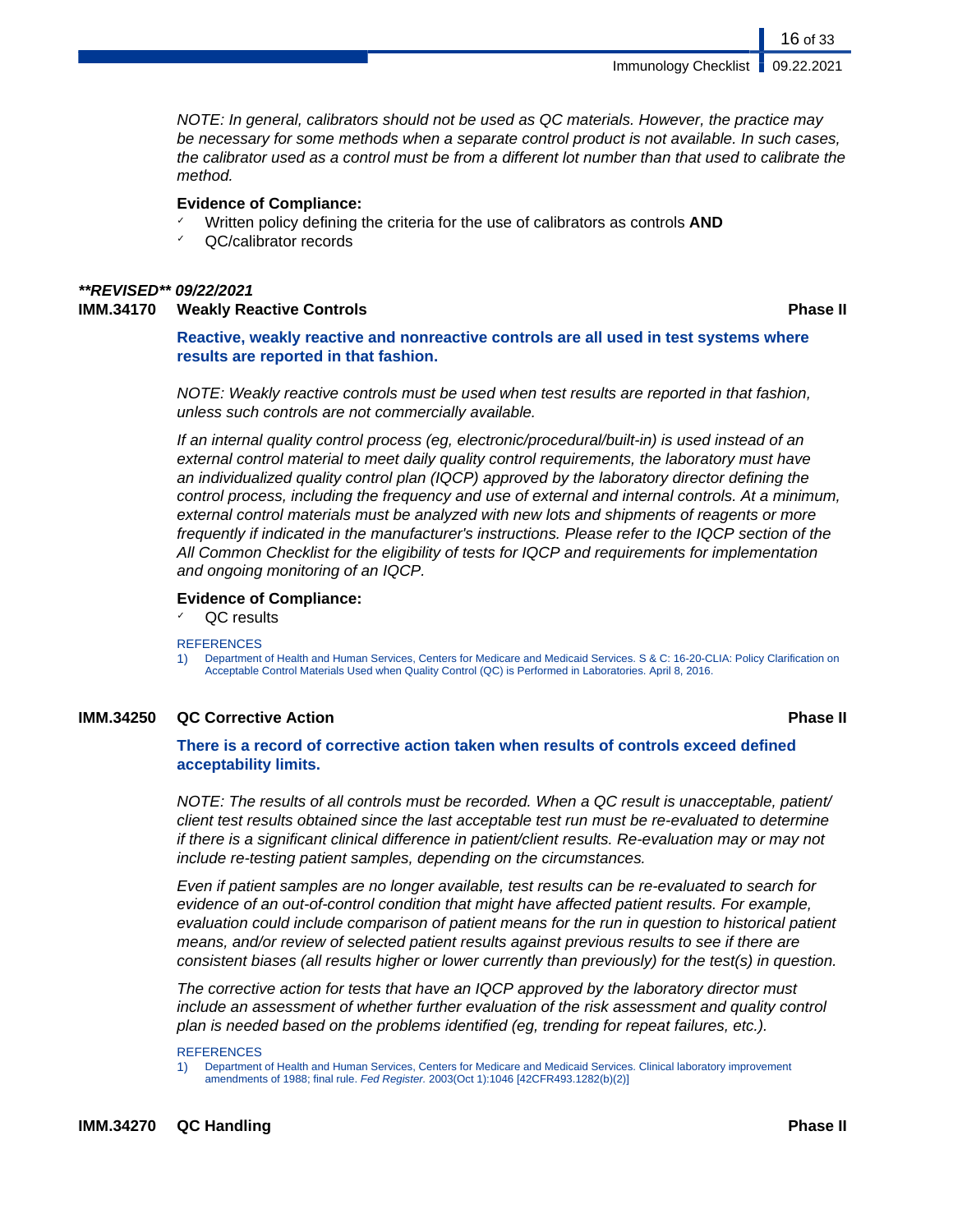## **Control specimens are tested in the same manner and by the same personnel as patient samples.**

NOTE: QC specimens must be analyzed by personnel who routinely perform patient testing. This does not imply that each operator must perform QC daily, so long as each instrument and/or test system has QC performed at required frequencies. To the extent possible, all steps of the testing process must be controlled.

### **Evidence of Compliance:**

Records reflecting that QC is performed by the same personnel performing patient testing

### **REFERENCES**

1) Department of Health and Human Services, Centers for Medicare and Medicaid Services. Clinical laboratory improvement amendments of 1988; final rule. Fed Register. 2003(Jan 24):7166 [42CFR493.1256(d)(8)]

### **IMM.34290 QC Confirmation of Acceptability Phase II**

### **The results of controls are reviewed for acceptability before reporting results.**

### **Evidence of Compliance:**

- Written policy stating that controls are reviewed and are acceptable prior to reporting patient results **AND**
- Records of control result approval

### **REFERENCES**

1) Department of Health and Human Services, Centers for Medicare and Medicaid Services. Clinical laboratory improvement amendments of 1988; final rule. Fed Register. 2003(Jan 24):7166 [42CFR493.1256(f)]

## **\*\*NEW\*\* 09/22/2021 IMM.34315 QC Data Phase II**

**Quality control data are organized and presented so they can be evaluated daily by the technical staff to detect problems, trends, etc.**

NOTE: Results of controls must be recorded or plotted to readily detect a malfunction in the instrument or in the analytic system. These control records must be readily available to the person performing the test.

**REFERENCES** 

1) Clinical and Laboratory Standards Institute (CLSI). Statistical Quality Control for Quantitative Measurement Procedures: Principles and Definitions; Approved Guideline. 4th ed. CLSI document C24-ED4. Clinical and Laboratory Standards Institute, Wayne, PA, 2016.

### **IMM.34362 Monthly QC Review Phase II**

## **Quality control data are reviewed and assessed at least monthly by the laboratory director or designee.**

NOTE: The review of quality control data must be recorded and include follow-up for outliers, trends, or omissions that were not previously addressed.

The QC data for tests performed less frequently than once per month should be reviewed when the tests are performed.

The review of quality control data for tests that have an IQCP approved by the laboratory director must include an assessment of whether further evaluation of the risk assessment and quality control plan is needed based on problems identified (eg, trending for repeat failures, etc.).

### **Evidence of Compliance:**

Records of QC review, including follow-up for outliers, trends or omissions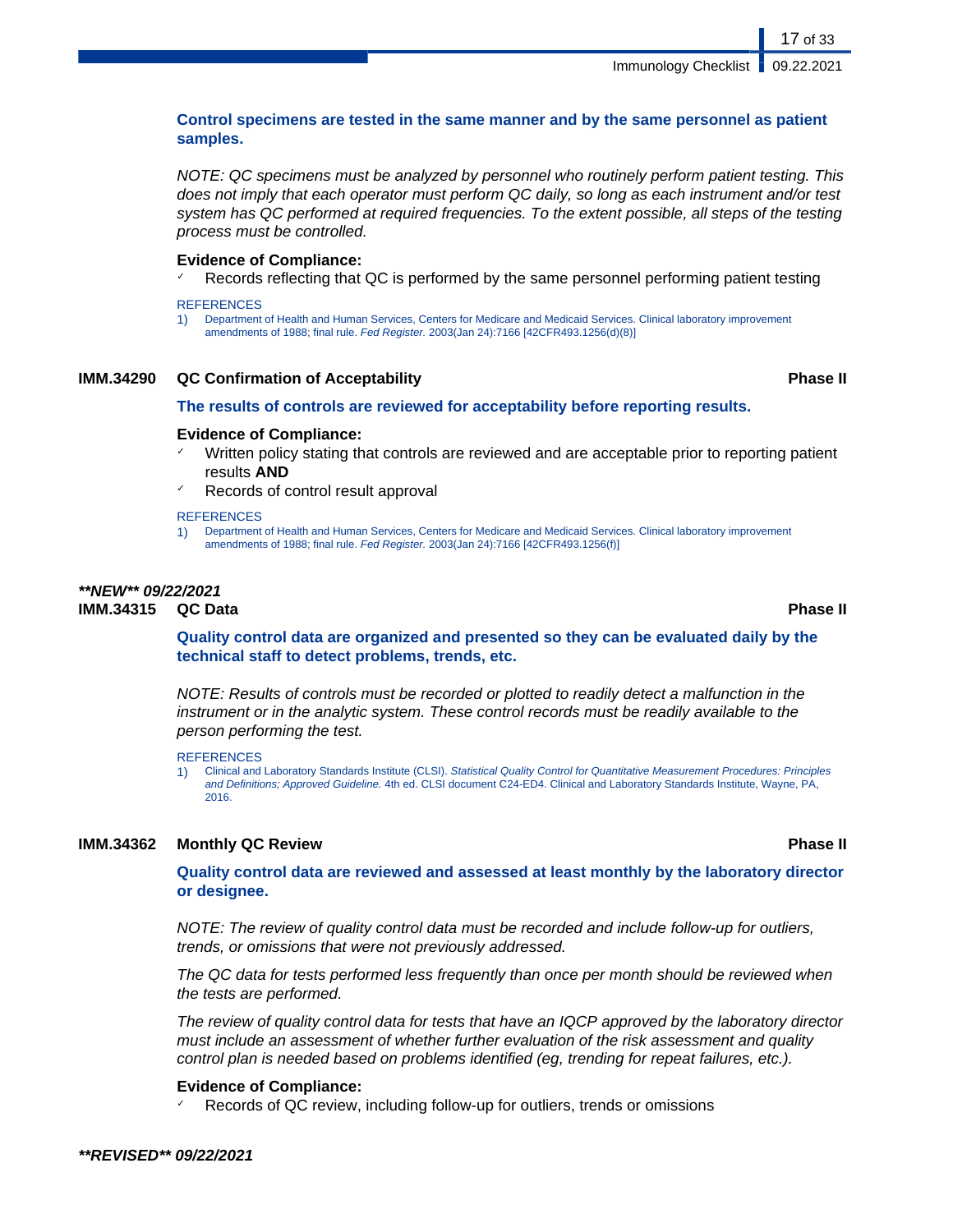### **IMM.34380 Numeric QC Data Phase II**

**For numeric QC data, quality control statistics (eg, SD and CV) are calculated monthly to define and monitor analytic imprecision.**

NOTE: The laboratory must evaluate the imprecision statistics (eg, SD and CV, or other appropriate statistics) monthly to confirm that the test system is performing within acceptable limits. For whole blood methods, where stabilized whole blood or other suitable material is not available for QC, such statistics may be generated from previous patient/client samples using the SD of duplicate pairs or other patient data based statistical procedures.

This checklist requirement does not apply to external controls run only to verify new lots/ shipments of test materials. However, the laboratory should have defined acceptable limits for such controls (either from the manufacturer or developed by the laboratory).

### **Evidence of Compliance:**

- Written procedure for monitoring analytic imprecision including statistical analysis of data **AND**
- QC records showing monthly monitoring for imprecision

### **REFERENCES**

- 1) Rifai N, Horvath AR, Wittwer CT, eds. Tietz Textbook of Clinical Chemistry and Molecular Diagnostics. 6th ed. St. Louis, MO: Elsevier; 2018.
- 2) Clinical and Laboratory Standards Institute (CLSI). Statistical Quality Control for Quantitative Measurement Procedures: Principles and Definitions; Approved Guideline. 4th ed. CLSI document C24-ED4. Clinical and Laboratory Standards Institute, Wayne, PA, 2016.
- 3) Department of Health and Human Services, Centers for Medicare and Medicaid Services. Clinical laboratory improvement amendments of 1988; final rule. Fed Register. 2003(Jan 24):7146 [42CFR493.1256(d)(10)(i)]

### **IMM.34450 Fluorescent/Enzyme Antibody Stain QC Phase II**

### **Positive and negative controls are included with each patient run for all fluorescent or enzyme antibody stains.**

NOTE: When examining tissue specimens, internal antigens, when present, may serve as positive controls (eg, IgA in tubular casts, IgG in protein droplets, and C3 in blood vessels). Nonreactive elements in the tissue specimen may serve as a negative tissue control. A negative reagent control in which the patient tissue is processed in an identical manner to the test specimen but with the primary antibody omitted must be performed for each patient tissue specimen. If internal controls are not present (eg, ANA IFA), external positive and negative controls must be included with each patient run.

### **Evidence of Compliance:**

- ✓ Written procedure for fluorescent/enzyme antibody stain QC **AND**
- Records of fluorescent/enzyme antibody stain QC at defined frequency

### **REFERENCES**

- 1) Clinical and Laboratory Standards Institute. Assessing the Quality of Immunoassay Systems: Radioimmunoassays and Enzyme, Fluorescence, and Luminescence Immunoassays; Approved Guideline. CLSI Document I/LA23-A. Clinical and Laboratory Standards Institute, Wayne, PA; 2004.
- 2) Walker PD, et al. Practice guidelines for the renal biopsy. Mod. Pathol. 2004;17:1555-1563

## **IMM.34475 Alternative Control Procedures Phase II**

**If the laboratory performs test procedures for which control materials are not commercially available, there are written procedures for an alternative mechanism to detect immediate errors and monitor test system performance over time. The performance of alternative control procedures must be recorded.**

NOTE: "Performance" includes elements of accuracy, precision, and clinical discriminating power. Examples of alternative procedures may include split sample testing with another method or with another laboratory, the testing of previously tested patient specimens in duplicate, testing of patient specimens in duplicate, or other defined processes approved by the laboratory director.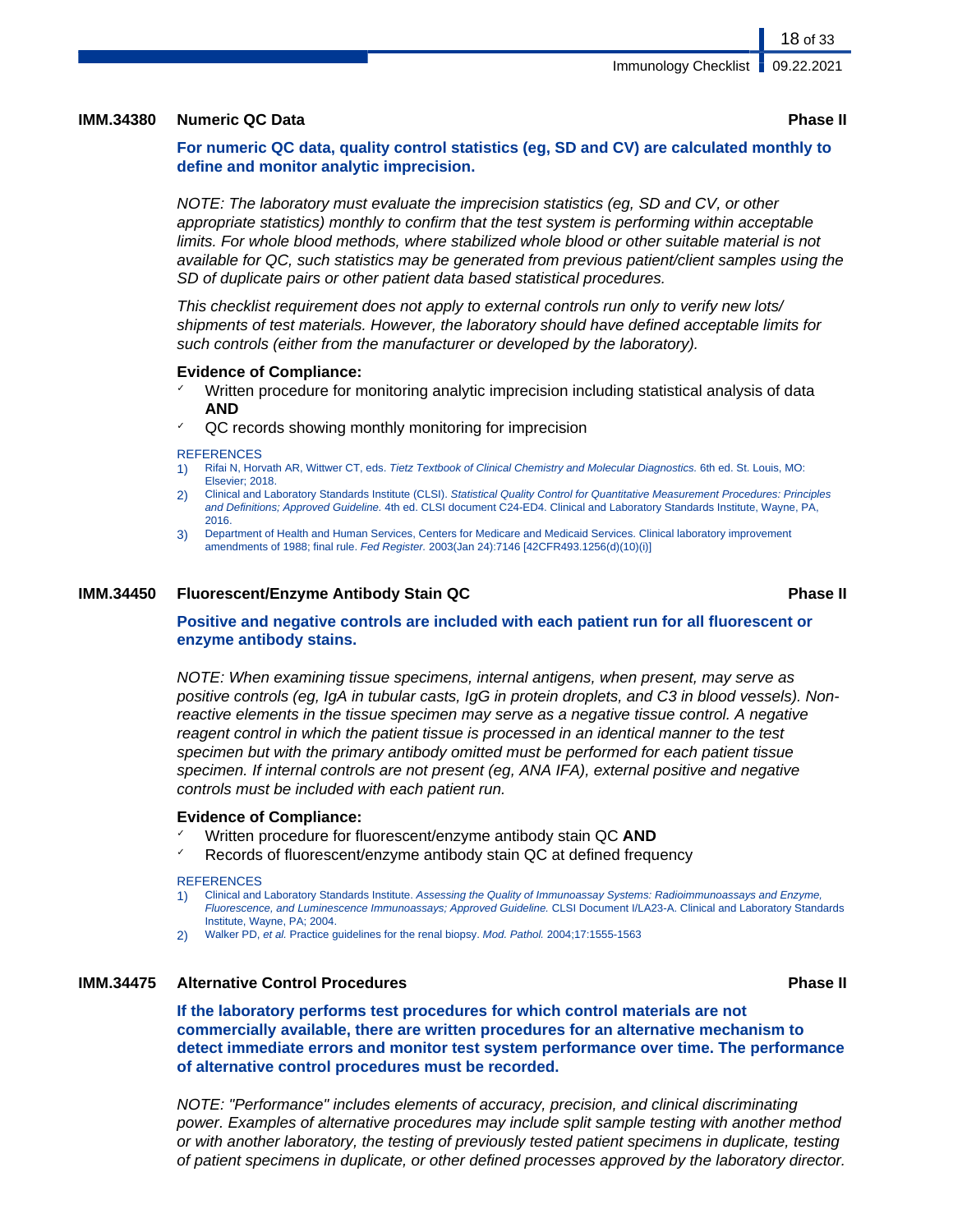### **Evidence of Compliance:**

- ✓ Written procedures for alternative quality control **AND**
- Records of alternative control procedures

### **REFERENCES**

1) Department of Health and Human Services, Centers for Medicare and Medicaid Services. Clinical laboratory improvement amendments of 1988; final rule. Fed Register. 2003(Jan 24): [42CFR493.1256(h)].

# **INSTRUMENTS AND EQUIPMENT**

The checklist requirements in this section should be used in conjunction with the requirements in the All Common Checklist relating to instruments and equipment.

# **Inspector Instructions:**

| <b>READ</b> | Sampling of incubator monitoring records<br>Sampling of radioimmunoassay policies and procedures<br>Sampling of calibration records<br>Sampling of background radioactivity records |
|-------------|-------------------------------------------------------------------------------------------------------------------------------------------------------------------------------------|
|             | How does your laboratory verify concentration techniques?<br>What is your laboratory's course of action prior to using non-certified thermometers?                                  |

## **IMM.35070 Incubator QC Phase II**

**On days of use, the incubator is monitored for CO2 concentration and humidity as defined by written procedure.**

## **Evidence of Compliance:**

Incubator QC records

## **IMM.35275** Concentration Techniques *Phase I*

## **Concentration techniques for quantitative tests are verified.**

NOTE: Techniques used to concentrate specimens for analysis must be verified at specified, periodic intervals (not to exceed one year or manufacturer's recommendations).

### **Evidence of Compliance:**

- Written procedure for verifying the accuracy of concentration techniques **AND**
- ✓ Records of concentration technique verification at defined frequency

# **RADIOIMMUNOASSAYS**

Refer to the Laboratory General Checklist for requirements for use and storage of radioactive materials.

## **IMM.35965 Gamma Counter Calibration Phase II**

**Gamma counters and/or scintillation counters are calibrated, with the results recorded and compared to previous values each day of use.**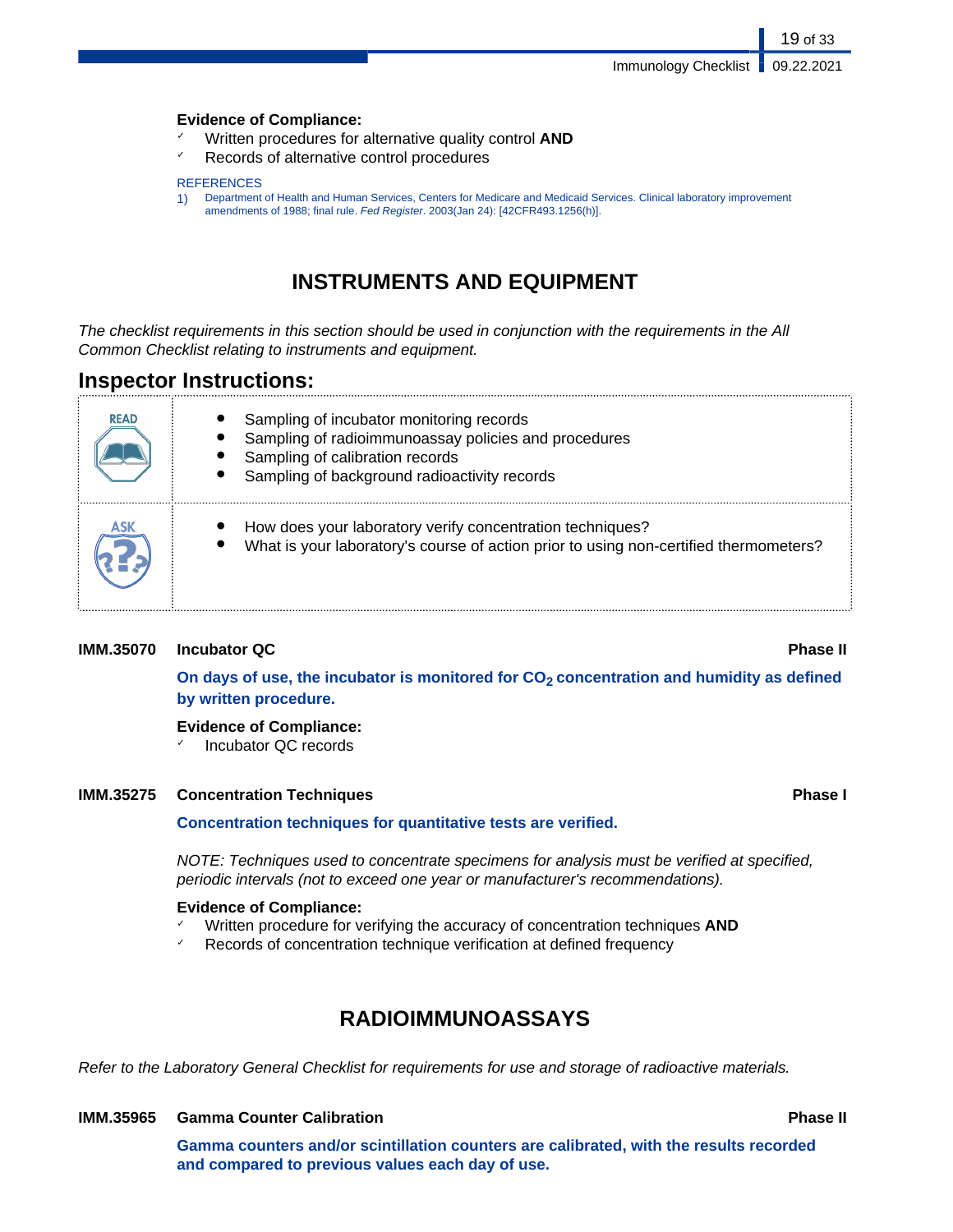### **Evidence of Compliance:**

- ✓ Written procedure for calibration **AND**
- Records of calibration

### **IMM.35975 Background Radioactivity Phase II**

**The background radioactivity is determined each day of use, including the background in each well of a multi-well counter.**

## **Evidence of Compliance:**

✓ Records of background radioactivity determinations at defined frequency

### **IMM.35995 Counting Times Phase II**

**Counting times for quantitative procedures are sufficiently long for statistical accuracy and precision.**

### **Evidence of Compliance:**

✓ Written procedure defining counting times for each quantitative assay

# **ANALYTICAL BALANCES**

# **COLORIMETERS, SPECTROPHOTOMETERS, AND FLUORIMETERS**

The following requirements apply to stand-alone instruments; they are not applicable to instruments embedded in automated equipment for which the manufacturer's instructions must be followed.

# **Inspector Instructions:**

| <b>READ</b> | Sampling of colorimeter/spectrophotometer policies and procedures<br>Sampling of manufacturer required system checks |
|-------------|----------------------------------------------------------------------------------------------------------------------|
|             | $\bullet$<br>How does your laboratory verify calibration curves?                                                     |

### **IMM.39500 Absorbance/Linearity Phase II**

**Absorbance and/or fluorescence linearity is checked and recorded at least annually or as often as specified by the manufacturer, with filters or standard solutions.**

### **Evidence of Compliance:**

Records of absorbance and linearity checks at required frequency

### **IMM.39520 Spectrophotometer Checks Phase II**

**Spectrophotometer (including ELISA plate readers) wavelength calibration, absorbance and linearity are checked at least annually (or as often as specified by the manufacturer), with appropriate solutions, filters or emission line source lamps, and the results recorded.**

20 of 33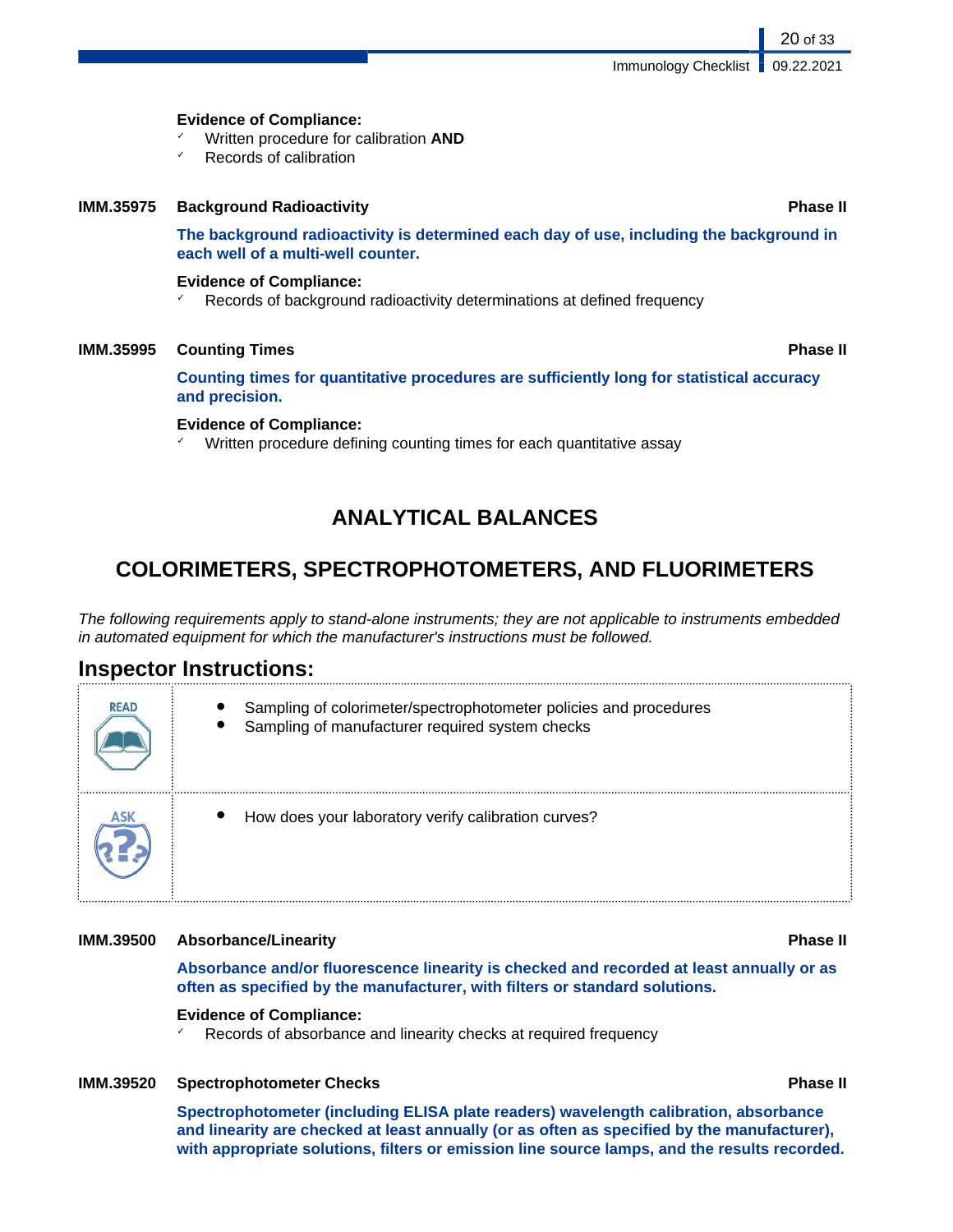NOTE: Some spectrophotometer designs, eg, diode array, have no moving parts that can alter wavelength accuracy and do not require routine verification. The manufacturer's instructions must be followed.

### **Evidence of Compliance:**

✓ Records of spectrophotometer checks at required frequency

### **IMM.39530 Stray Light Phase II**

**Stray light is checked at least annually with extinction filters or appropriate solutions, if required by the instrument manufacturer.**

### **Evidence of Compliance:**

Records of stray light checks, as applicable

### **IMM.39540 Calibration Curves Phase II**

**For procedures using calibration curves, all the curves are rerun at defined intervals and/ or verified after servicing or recalibration of instruments.**

NOTE: Calibration curves must be run following manufacturer's instructions, at minimum, and as defined in laboratory procedure.

### **Evidence of Compliance:**

Records of calibration curve rerun and/or verification at defined frequency

# **PROCEDURES AND TEST SYSTEMS**

## **ANTI-NUCLEAR ANTIBODY TESTING**

## **Inspector Instructions:**



Sampling of ANA result reports

### **IMM.39700 Anti-Nuclear Antibody Reporting Phase I**

### **The method used for detecting anti-nuclear antibodies (ANA) is included on the report.**

NOTE: Indirect immunofluorescence is traditionally used to detect antibodies with affinity for HEp-2 cells, and the pattern of ANA immunofluorescence is reported. Other methods (such as enzyme-linked immunoassay or multiplexed bead immunoassay) may not detect all of the same autoantibodies as the HEp-2 methodology, and these differences may be clinically significant. The ANA results report must include a brief description of the method used for ANA screening if the methodology is not explicit in the test name.

### **Evidence of Compliance:**

Records of ANA reports indicating method used

**REFERENCES** 1) Meroni PL, Schur PH. ANA screening: an old test with new recommendations. Ann Rheum Dis. 2010;69:1420-1422.

21 of 33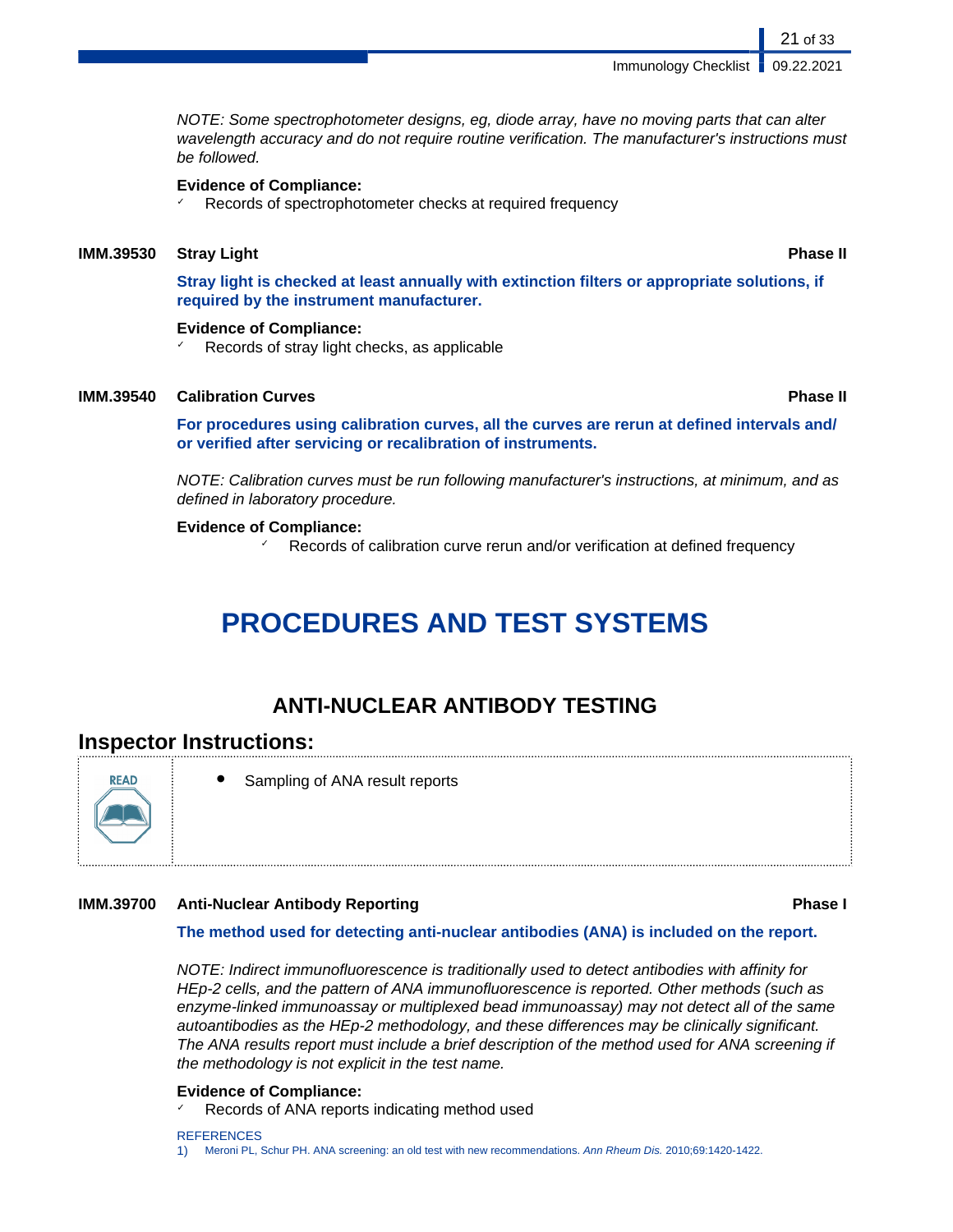2) American College of Rheumatology Position Statement: Methodology of Testing for Antinuclear Antibodies. American College of Rheumatology. August 2015.

# **TUMOR MARKER TESTING**

# **Inspector Instructions:**



- Sampling of tumor marker result reports
- Test reference guide or other communication to ordering providers

## **\*\*NEW\*\* 09/22/2021**

## **IMM.39800 • Tumor Marker Result Reporting the act of the Contract Result Reporting Thanks and Result Reporting Thanks and Result Reporting Thanks and Result Reporting Thanks and Result Result Reporting Thanks and Result R**

22 of 33

**The following information is available to clinicians for the reporting of tumor marker results:**

- **Manufacturer and methodology of the tumor marker assay**
- **A statement indicating that patient results determined by assays using different manufacturers or methods may not be comparable.**

NOTE: As used in this checklist, a tumor marker is defined as any analyte that is serially measured over time primarily as an indicator of tumor burden.

Tumor marker results obtained can vary due to differences in assay methods and reagent specificity. If there is an assay change while monitoring a patient, the CAP recommends (but does not require) that the laboratory run parallel measurements with both assays.

The required information does not need to be reported with the test result if it is readily available elsewhere (eg, test reference guide).

## **Evidence of Compliance:**

- ✓ Written procedure for reporting tumor marker results **AND**
- ✓ Patient reports with required elements **OR**
- Test reference guide or other mechanism for providing ordering and interpretation information

### REFERENCES

1) National Academy of Clinical Biochemistry. Sturgeon, CM, Diamandis, EP. (Eds.). Laboratory Medicine Practice Guidelines. Use of tumor markers in clinical practice: quality requirements. American Association for Clinical Chemistry; 2009.

# **BLOOD TYPE, GROUP, AND/OR ANTIBODY SCREENS**

If the laboratory performs transfusion-related testing or any immunohematology tests other than blood group typing (ABO and Rh) antibody screens, or direct antiglobulin testing (DAT), the Transfusion Medicine Checklist must be used for inspection.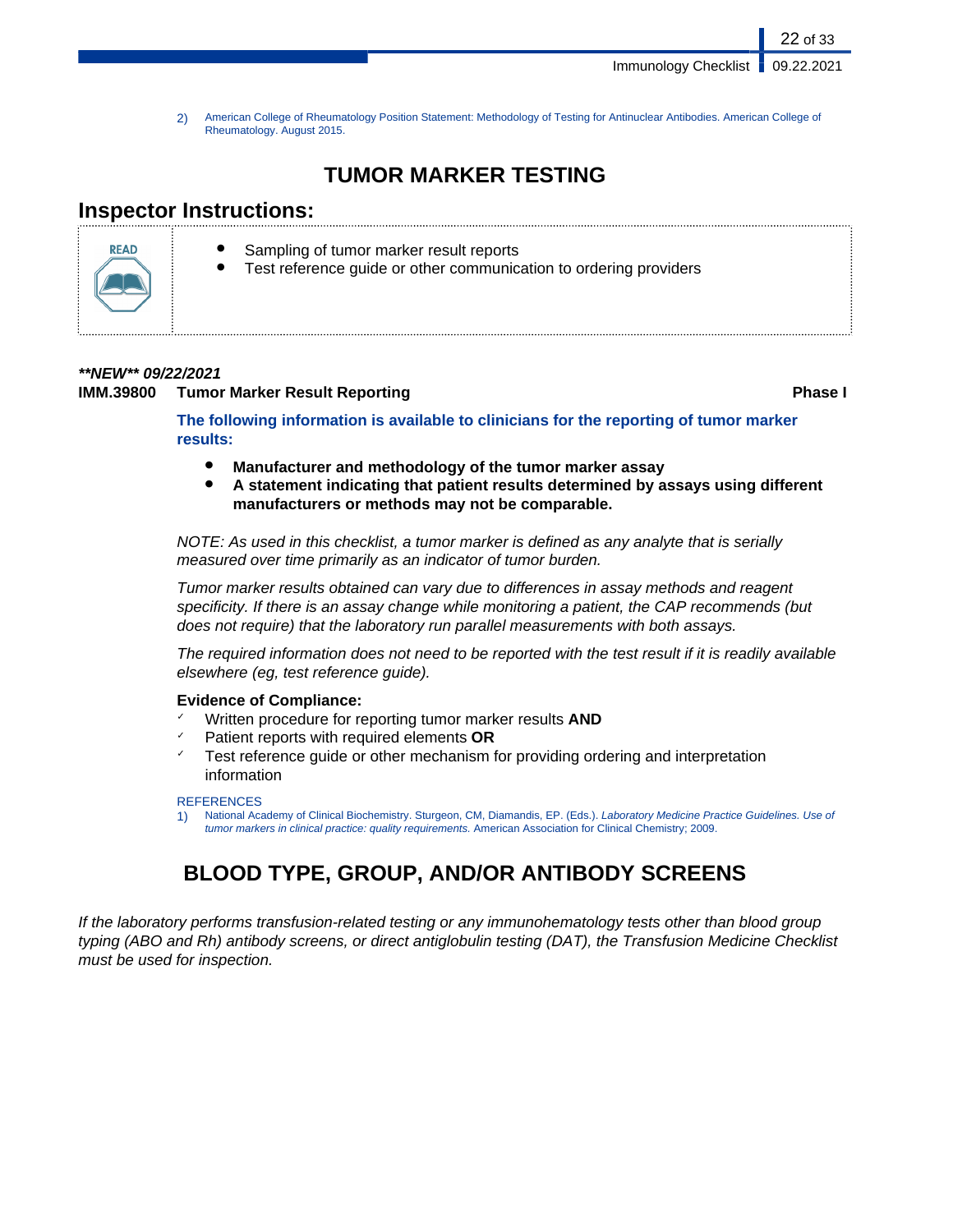| <b>READ</b>     | Sampling of blood type/group/antibody screen policies and procedures<br>Sampling of current package inserts<br>Sampling of QC records                                                                                                                                                                           |
|-----------------|-----------------------------------------------------------------------------------------------------------------------------------------------------------------------------------------------------------------------------------------------------------------------------------------------------------------|
| <b>OBSERVE</b>  | Technologist performing testing (recording results at the time of testing)                                                                                                                                                                                                                                      |
|                 | What is your laboratory's course of action when ABO and Rh typing results are not in<br>agreement with the patient's historical record?<br>How does your laboratory ensure that the direct antiglobulin test detects RBC-bound<br>complement as well as IgG?<br>How do you confirm negative antiglobulin tests? |
| <b>DISCOVER</b> | If there had been an instance when the ABO and Rh typing results were not in<br>agreement with the patient's historical record, further evaluate the laboratory's<br>responses, corrective actions and resolutions                                                                                              |

# **Inspector Instructions:**

## **\*\*REVISED\*\* 09/22/2021 IMM.40200 Package Inserts/Manufacturer's Instructions- Immunohematology Reagents Phase II**

**Current package inserts/manufacturer's instructions are available for immunohematology reagents.**

NOTE: The laboratory must have a procedure that assures that:

- The most current manufacturer's instructions/package inserts are in use.<br>● The relevant procedures are undated when changes to the instructions of
- The relevant procedures are updated when changes to the instructions occur.

Unless a manufacturer's package insert is being used as part of an approved procedure, laboratories are not required to retain discontinued package inserts; however, the laboratory must have a process to obtain expired package inserts from the manufacturer, if requested.

### **\*\*NEW\*\* 09/22/2021**

### **IMM.40250 Reagent Handling - Immunohematology Reagents Phase II**

**Immunohematology reagents are used according to manufacturer's directions; or, if alternative procedures are used, validation records confirm that they perform as intended.**

NOTE: Testing methods used for ABO, Rh and antibody screening that are different from the manufacturer's instructions are acceptable provided they are not prohibited by the manufacturer, have been demonstrated to be satisfactory, or, for laboratories subject to US regulations, have been approved by the Centers for Biologics Evaluation and Research (CBER).

### **Evidence of Compliance:**

✓ Written procedure for typing sera/reagents, consistent with manufacturer instructions **OR** records of evaluation when procedures have been altered

**REFERENCES** 

1) Food and Drug Administration. Guide to inspections of blood banks, Set 1994.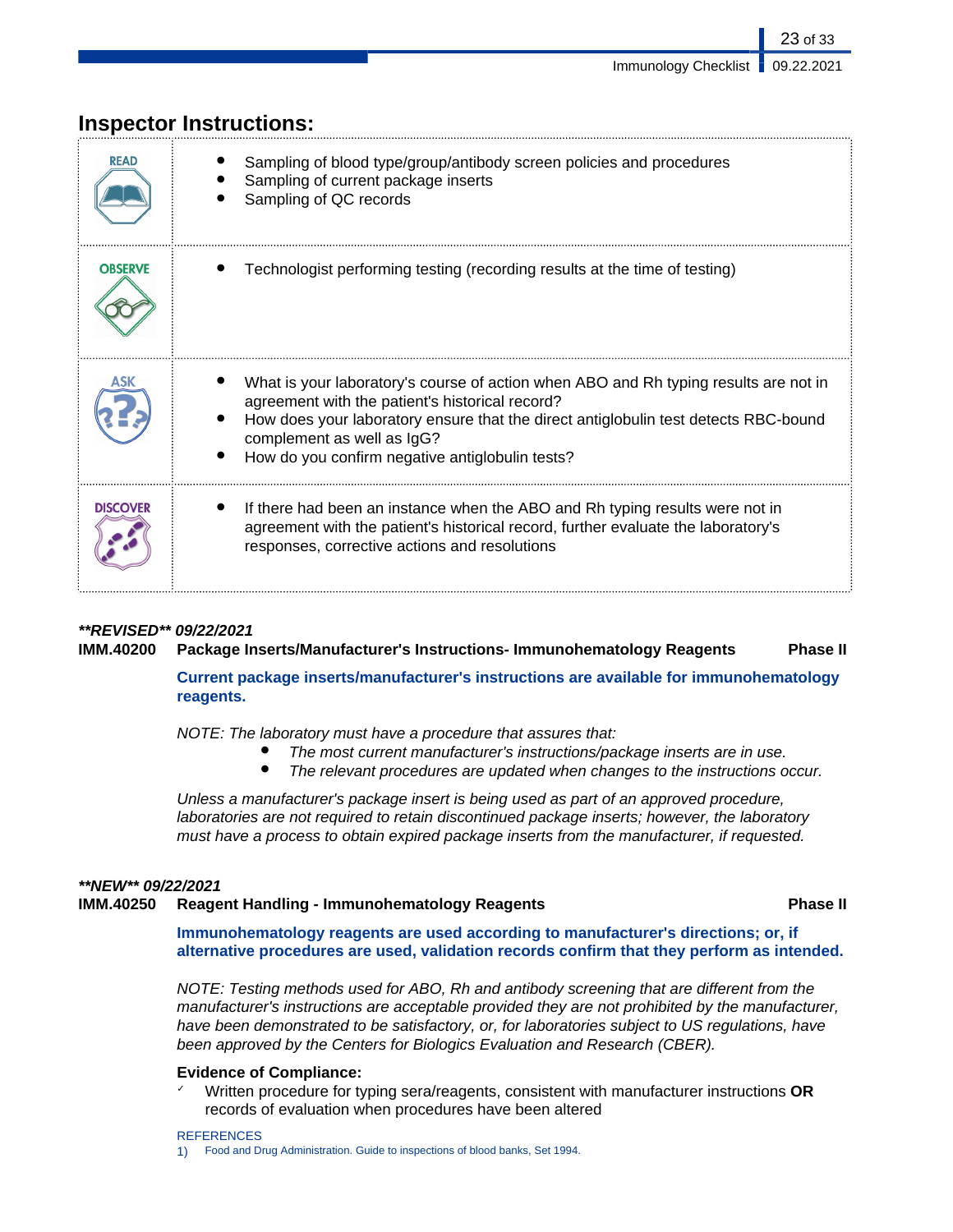2) Department of Health and Human Services, Centers for Medicare and Medicaid Services. Clinical laboratory improvement amendments of 1988; final rule. Fed Register. 2003(Jan 24): [42CFR493.1271(a)(1)].

### **IMM.40300 Antisera/Reagent Red Cell QC Phase II**

**There are records of acceptable reactivity and specificity of typing sera and reagent red cells on each day of use, including a check against known positive and negative cells or antisera, or manufacturer's instructions for daily quality control are followed.**

NOTE: Unless manufacturer instructions state otherwise, the following apply:

- Typing reagents, including antisera (eg, anti-D, anti-K, anti-Fy(a)) and reagent red cells must be checked for reactivity and specificity on each day of use. Typing antisera must be checked with known positive and negative cells; reagent red cells must be checked with known positive and negative antisera.
- Each cell used for antibody screening must be checked each day of use for reactivity of at least one antigen using antisera of 1+ or greater avidity.
- Anti-IgG reactivity of antiglobulin reagents may be checked during antibody screening and crossmatching.

This checklist requirement can be satisfied by testing one vial of each reagent lot each day of testing.

### **REFERENCES**

1) Department of Health and Human Services, Centers for Medicare and Medicaid Services. Clinical laboratory improvement amendments of 1988; final rule. Fed Register. 2003(Jan 24):7171 [42CFR493.1271]

### **IMM.40440 Agglutination/Hemolysis Criteria Phase II**

**Criteria for agglutination and/or hemolysis are defined.**

NOTE: Criteria must be defined in the procedure manual to provide uniformity of interpretation of positive and negative agglutination and hemolysis results.

### **IMM.40580 Test Result Recording Phase II**

**Observations of all test results are recorded properly at the time the test is performed.**

NOTE: Test results must be recorded at the time done in order to reduce the risk of transcription errors from delayed recording.

### **IMM.40720 Anti-D Controls Phase II**

### **Appropriate control(s) are used for anti-D testing.**

NOTE: If anti-D reagent contains a potentiating diluent, the appropriate control is the diluent alone.

### **Evidence of Compliance:**

- Written procedure defining controls used for anti-D testing consistent with manufacturer's instructions **AND**
- Records of anti-D control results

## **IMM.40755 Historical Record Check Phase II**

**There is a written procedure to ensure that laboratory records for ABO/Rh testing are searched for each patient for at least the preceding 12 months.**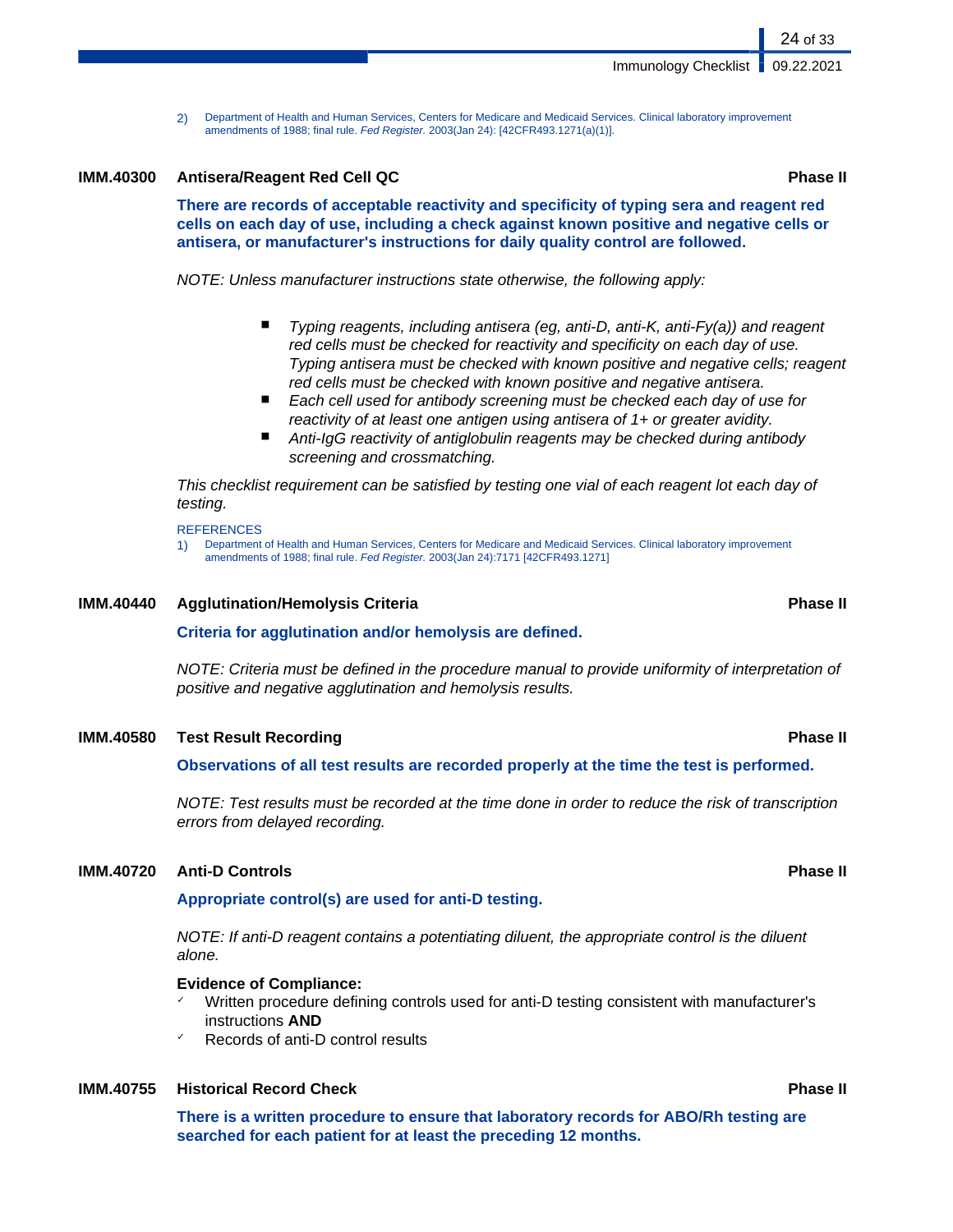NOTE: The purpose of this comparison is to detect sample/patient identification errors or other errors that might lead to the attribution of an incorrect blood type or antibody screen result to a patient. The historical record search can be performed manually by qualified laboratory personnel or with a validated computer system capable of performing historical checks. If the laboratory performing the testing does not maintain records that would allow this check to be performed, the testing shall be reported with a disclaimer alerting the ordering physician that the check has not been performed and that verifications of the sample's identity and the test results are strongly recommended.

### **Evidence of Compliance:**

- ✓ Written procedure for checking ABO/Rh results with historical results **AND**
- Records of historical checks

### **IMM.40790 Typing Discrepancies - Investigation/Reconciliation Phase II**

**There are records of the investigation and reconciliation of all cases in which ABO and Rh typing results were not in accord with the patient's historical record.**

NOTE: Available laboratory records for each patient must be routinely searched whenever testing is performed. Quality management records must include an investigation of all cases in which the ABO or Rh typing was not in accordance with the patient's laboratory historical record.

## **IMM.40795 Forward/Reverse Typing Phase II**

### **For each patient, red blood cells are tested with anti-A, anti-B, and anti-D, and serum/ plasma is tested using A1 and B reagent red cells.**

NOTE: The ABO/Rh type of the patient's red blood cells must be determined by an appropriate test procedure. Tests on each sample must include forward and reverse grouping.

### **Evidence of Compliance:**

- ✓ Written procedure for ABO/Rh typing **AND**
- Logs or computer records with forward and reverse grouping

### **REFERENCES**

1) Department of Health and Human Services, Centers for Medicare and Medicaid Services. Clinical laboratory improvement amendments of 1988; final rule. Fed Register. 2003(Jan 24): [42CFR493.1271(a)]

### **IMM.40800 Unexpected Antibody Screen Phase II**

**The antibody screen to detect unexpected red cell alloantibodies includes the following:**

- **Incubation at 37°**
- Use of red cells that are not pooled
- **Interpretation at the antiglobulin phase**

### **Evidence of Compliance:**

- ✓ Written procedure for screening for unexpected red cell alloantibodies **AND**
- Logs or computer records indicating the reactions at the different phases of testing

### **IMM.40825 DAT Testing Algorithm Phase II**

## **When a direct antiglobulin test is ordered by a patient's physician, the testing algorithm allows for detection of RBC-bound complement as well as IgG.**

NOTE: The testing algorithm is intended to detect patients with complement-mediated hemolysis which may occur in paroxysmal cold hemoglobinuria, autoimmune hemolytic anemia, or druginduced hemolytic anemia. Detection of complement is not required for the purpose of diagnosing hemolytic disease of the newborn.

25 of 33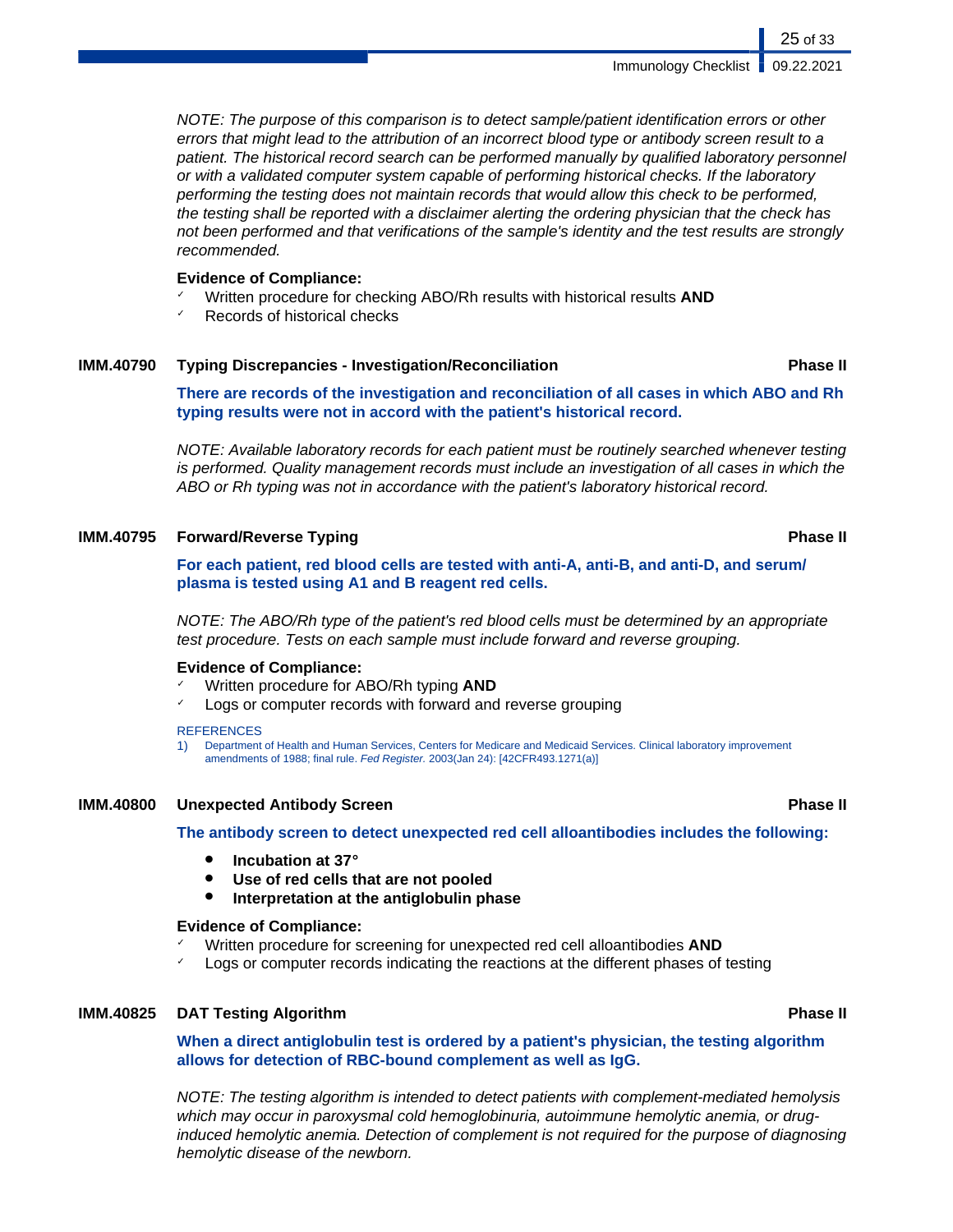The use of anti-IgG alone will fail to detect some cases of complement-mediated hemolysis because not all cases of complement-mediated hemolysis have detectable IgG coating the red blood cell. IMM.40860 and IMM.40980 also apply.

### **Evidence of Compliance:**

- Written procedure for DAT testing providing for the detection of RBC-bound complement and IgG **AND**
- Records for DAT consistent with procedure

### **REFERENCES**

- 1) Sokol RJ, et al. Autoimmune haemolysis: an 18-year study of 865 cases referred to a regional transfusion centre. Brit Med J. 1981;282:2023-2027
- 2) Packman CH, Leddy JP, Cryopathic hemolytic syndromes. In: Beutler E, et al, eds. William's Hematology, 5th ed. New York: McGraw-Hill, 1995:685-691
- 3) Vengelen-Tyler V, ed. American Association of Blood Banks Technical Manual, 13th ed. Bethesda, MD: AABB Press, 1999:259-262

### **IMM.40860 Direct Antiglobulin Testing Controls Phase II**

### **When performing an antiglobulin test with anti-IgG or polyspecific antiglobulin reagents, IgG-coated red blood cells are used as a control in all negative antiglobulin tests.**

NOTE: IgG-coated red blood cells must be used to confirm all negative antiglobulin tests when the antiglobulin reagent used for testing has anti-IgG reactivity. Tests found negative by tube methodology must be verified by obtaining a positive test result after adding IgG-coated (control) red blood cells. If a licensed system is used that does not require verification of negative test results using IgG-coated cells, an appropriate quality control procedure must be followed, as recommended by the manufacturer.

### **Evidence of Compliance:**

Records of testing that include control results confirming negative antiglobulin tests

### **IMM.40980 Direct Antiglobulin Testing Phase II**

**When performing an antiglobulin test with anti-C3 antiglobulin reagents, C3-coated red blood cells are used as a control in all negative antiglobulin tests.**

NOTE: Complement-coated red blood cells must be used to confirm all negative antiglobulin tests when the antiglobulin reagent used for testing has anti-C3 reactivity. Tests found negative by tube methodology must be verified by obtaining a positive test result after adding C3-coated (control) red blood cells. If a licensed system is used that does not require verification of negative test results using C3-coated cells, an appropriate quality control procedure must be followed, as recommended by the manufacturer. If a polyspecific antiglobulin reagent is used, refer to checklist item IMM.40860.

### **Evidence of Compliance:**

- Written procedure for confirming negative antiglobulin tests with anti-C3 reagent for applicable method **AND**
- Records of testing that include control results confirming negative antiglobulin tests

# **SYPHILIS SEROLOGY**

## **Inspector Instructions:**

| <b>REA</b> |
|------------|
|            |
|            |

- Sampling of syphilis serology policies and procedures
- Sampling of QC records
	- Needle delivery volume logs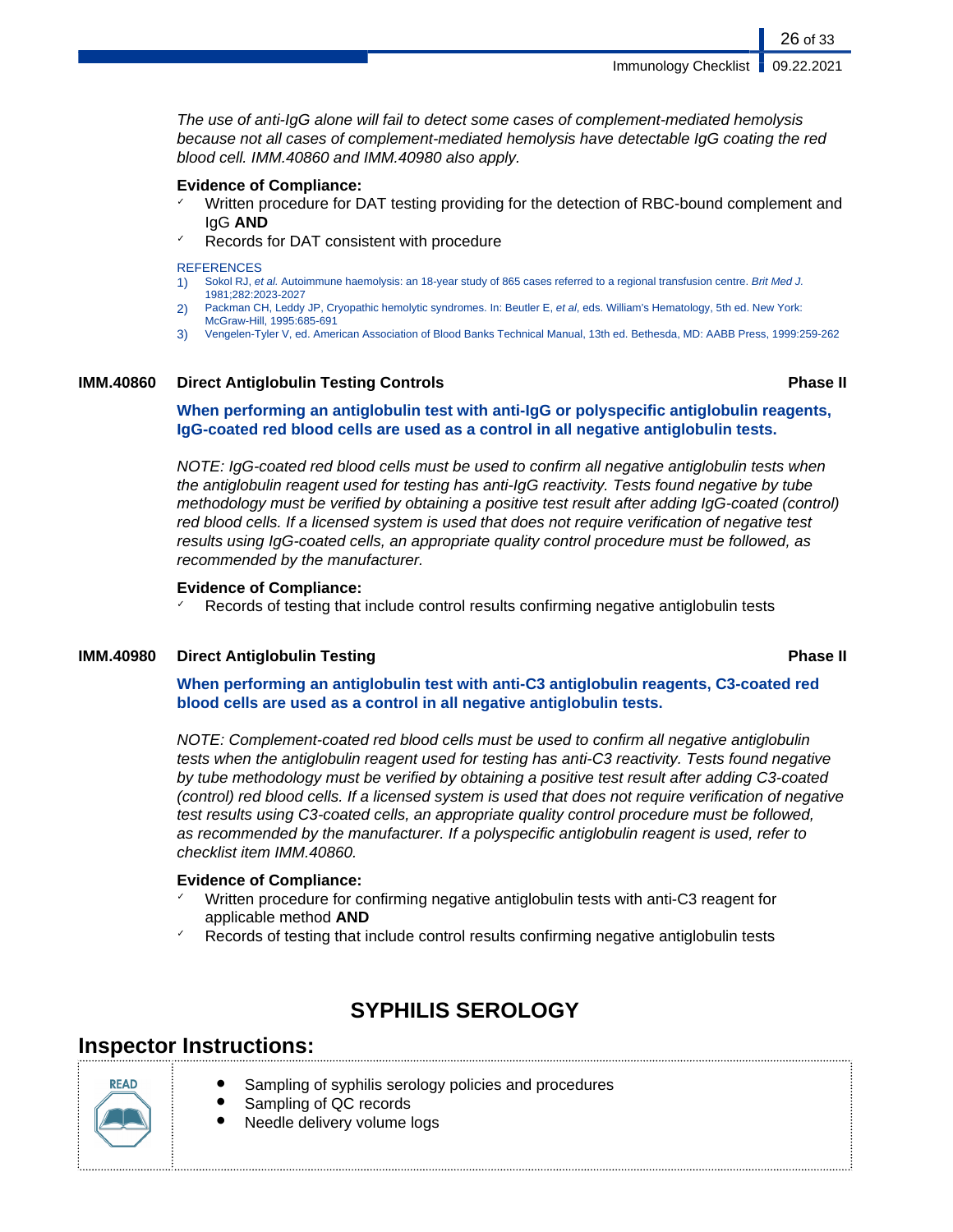What is your laboratory's course of action prior to performing RPR, VDRL, TPPA, and/or USR patient testing using new antigen reagent lots?

## **IMM.41100 RPR Needles Phase II**

27 of 33

**If antigen is delivered by needles, the volume of delivery is checked under each of the following circumstances:**

- **1. Each time a new needle is used**
- **2. When control patterns cannot be reproduced**
- **3. When the antigen drop does not fall cleanly from the tip**

### **Evidence of Compliance:**

- ✓ Written procedure for RPR needle verification **AND**
- Records of needle verification

### **REFERENCES**

1) Larsen SA, Pope V, Johnson RE, Kennedy EJ Jr, eds. Manual of Tests for Syphilis. Washington, DC. Amer Public Health Assn: 1998.

## **IMM.41400 New Reagent Lot Confirmation of Acceptability - RPR, TPPA and VDRL Phase II**

**New reagent lots of antigen for RPR, TPPA, and VDRL tests are checked in parallel with the existing lot to confirm appropriate levels of reactivity.**

NOTE: Because the ability of a reagent to detect specimens with low-grade reactivity is necessary for the diagnosis of primary syphilis, new reagent lots should be checked with samples (either patient samples or controls) with graded reactivity. At least one low-grade sample, in addition to negative and positive should be used.

### **Evidence of Compliance:**

- ✓ Written procedure for confirmation of acceptability of new antigen lots prior to use **AND**
- Records of verification data of new lots
- **REFERENCES**
- 1) Kennedy EJ, et al. Quality Control. In, SA Larsen et al (eds). A manual of tests for syphilis, 9th ed. Washington, DC: American Public Health Association, 1998; chap 4

## **\*\*REVISED\*\* 09/22/2021**

## **IMM.41420 Anti-Treponemal Antibody Screening Phase II**

**If the laboratory uses anti-treponemal antibody testing as a screening test for syphilis infection, confirmation of positive results includes a non-treponemal test (eg, RPR, VDRL).**

NOTE: Anti-treponemal antibody testing has been shown to be an effective way to screen for infection with Treponema pallidum. Negative results indicate that syphilis is unlikely. Because anti-treponemal antibodies persist after treated infection, guidelines recommend performing a non-treponemal test to determine if infection is current or past. Also, a non-treponemal test is the assay that should be used to monitor treatment of acute infection.

## **Evidence of Compliance:**

- Written procedure for confirmation of anti-treponemal antibody results with a non-treponemal test **AND**
- Records of non-treponemal test confirmation of positive anti-treponemal antibody results

### **REFERENCES**

1) Workowski KA, Bolan GA. Sexually transmitted disease guidelines, 2015. MMWR Recomm Rep. 2015;64(RR-03):1-37.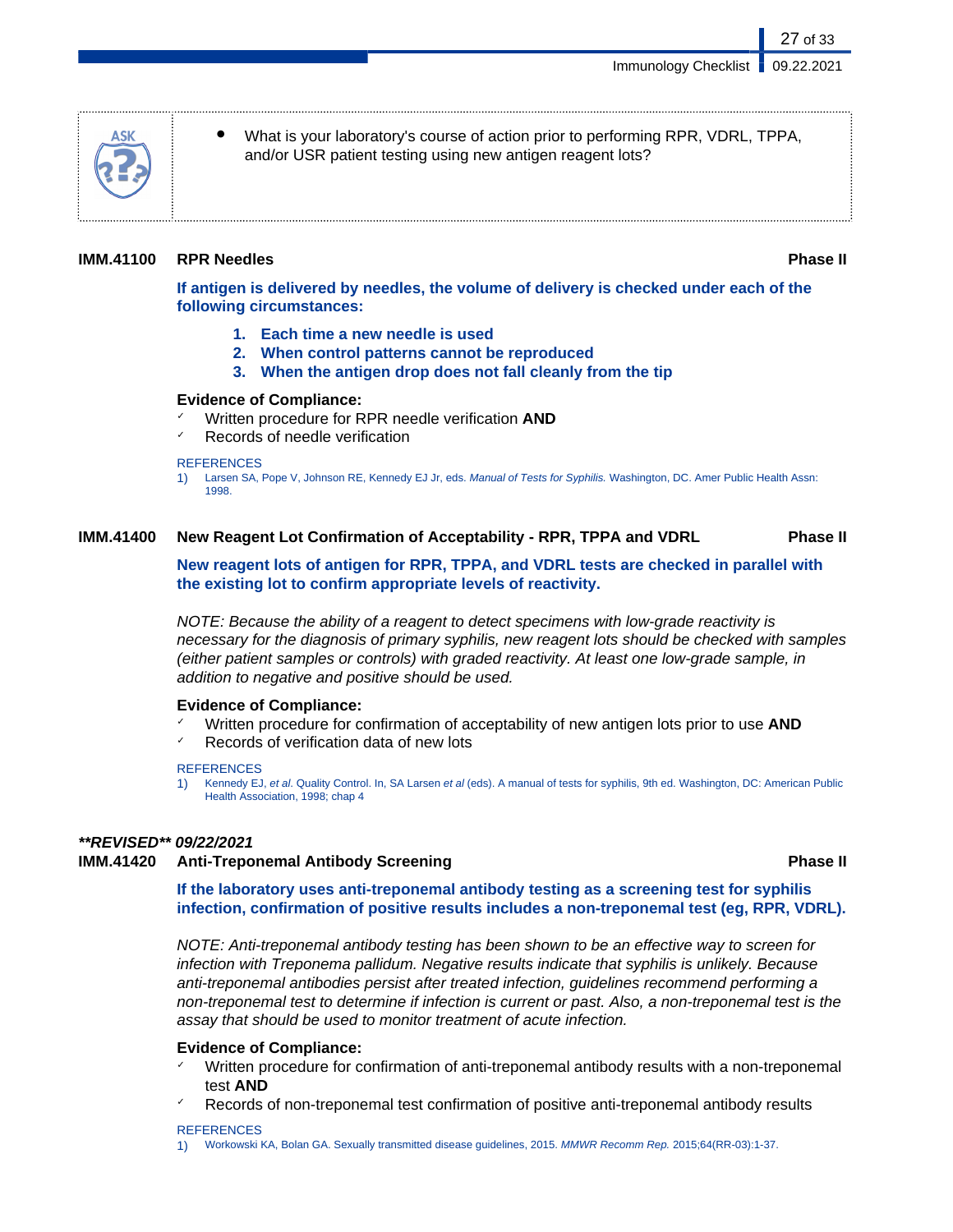28 of 33

2) Rhoads DD, et al. Prevalence of traditional and reverse-algorithm syphilis screening in laboratory practice. A survey of participants in the College of American Pathologists syphilis serology proficiency testing program. Arch Pathol Lab Med. 2017;141(1):93-97.

# **HIV PRIMARY DIAGNOSTIC TESTING**

# **Inspector Instructions:**



- Sampling of HIV diagnostic testing policies and procedures
- Sampling of HIV result reports

# **\*\*NEW\*\* 06/04/2020**

## **IMM.41450 HIV Primary Diagnostic Testing - Supplemental and Confirmatory Testing Phase I**

**The laboratory follows public health recommendations or guidelines for HIV primary diagnostic testing, including primary screening and additional (supplemental and/or confirmatory) testing.**

NOTE: If additional testing after a primary screening test is recommended by public health authorities, the laboratory:

- Performs additional testing reflexively if the specimen is suitable and the test is performed in house, or
- Sends additional testing to a referral laboratory if the specimen is suitable, or
- Provides guidance to providers on submission of additional specimens, if needed for supplemental or confirmatory testing.

The US Centers for Disease Control and Prevention (CDC) and Association of Public Health Laboratories (APHL) provide recommendations for HIV testing. Guidelines and recommended algorithms can be found on the [CDC](https://www.cdc.gov/hiv/guidelines/testing.html) and **APHL** websites.

This checklist item does not apply to the testing of individuals from whom human derived products for therapeutic use are being derived or other types of testing performed for the monitoring of HIV infection (eg, viral load, CD4 counts). Reporting HIV results to public health is not within the scope of this checklist item.

## **Evidence of Compliance:**

- Written policy for the performance of HIV testing **AND**
- Patient reports with initial screening results and reflexive testing results and/or guidance

## **REFERENCES**

- 1) Centers for Disease Control and Prevention and Association of Public Health Laboratories. Laboratory Testing for the Diagnosis of HIV Infection: Updated Recommendations. Available at <http://stacks.cdc.gov/view/cdc/23447>. Published June 27, 2014. Accessed 11/19/2019.
- 2) Association of Public Health Laboratories. Suggested Reporting Language for the HIV Laboratory Diagnostic Testing Algorithm. January 2019. Available at **APHL Publications**. Accessed 11/19/2019.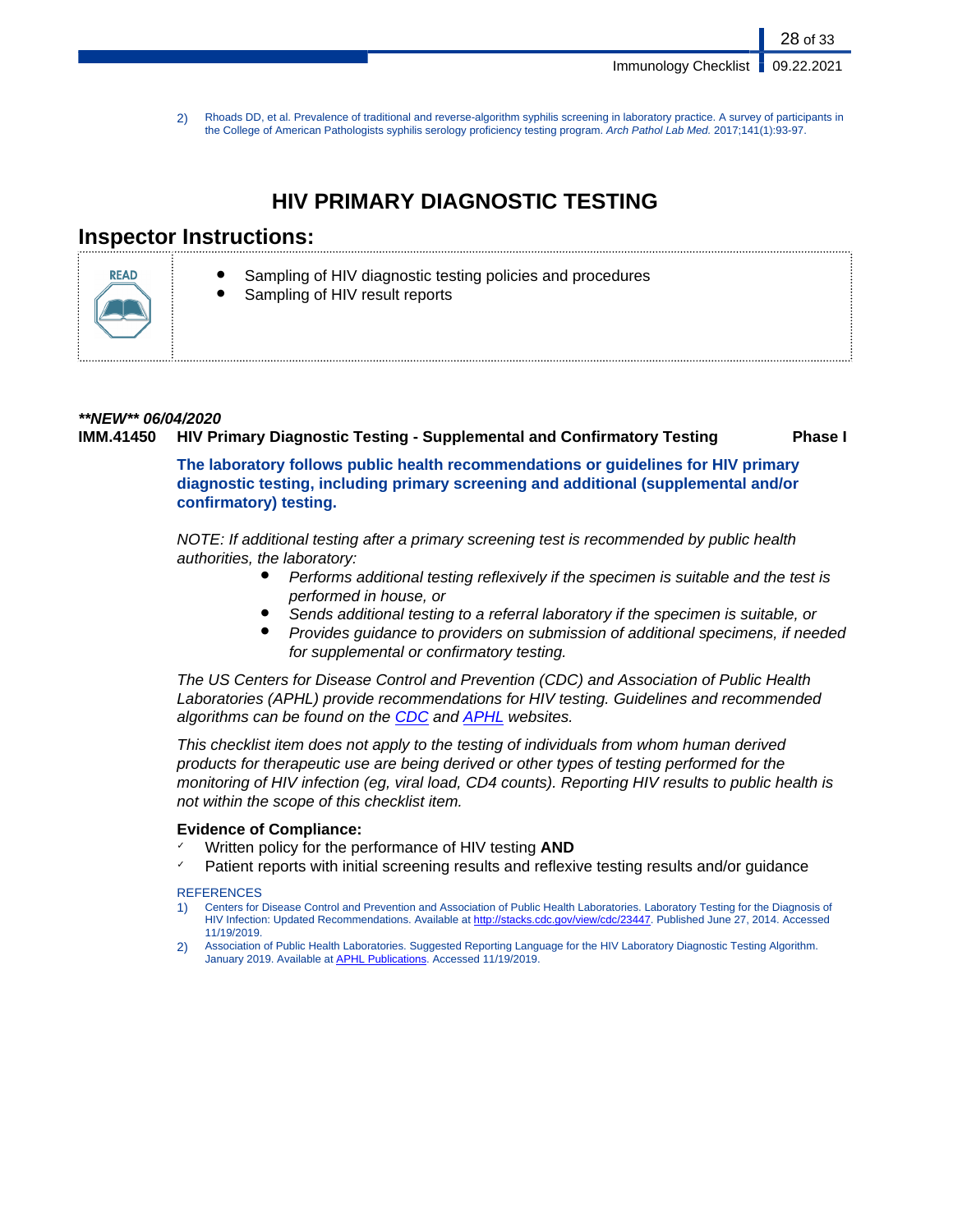# **WESTERN BLOT ASSAYS**

# **Inspector Instructions:**



Sampling of western blot policies and procedures

### **IMM.41500 Molecular Weight Markers Phase II**

**Known molecular weight markers are included and reviewed with each Western blot assay of patient samples.**

## **IMM.41600 Separations Phase II**

**Western blot separations are satisfactory with sufficient resolution (low background, clear signal, absence of bubbles, etc.) to interpret band size easily.**

## **IMM.41700 Acceptable Limits - Controls Phase II**

**Acceptable limits are set for controls of procedures where the Western blot bands are quantified.**

NOTE: The criterion to designate a Western blot test as positive is based on the detection of a certain combination of positive bands. The laboratory should define a minimum intensity that allows a band to be considered positive.

### **Evidence of Compliance:**

 $\sqrt{ }$  Records of defined acceptable limits for control range of each lot

### **IMM.41800 Interpretation Phase II**

### **Objective criteria are defined for interpretation of Western blot.**

### **REFERENCES**

- 1) Clinical and Laboratory Standards Institute (CLSI). Criteria for Laboratory Testing and Diagnosis of Human Immunodeficiency Virus Infection, Approved Standard. CLSI document M53-A (ISBN 1-56238-758-8). Clinical and Laboratory Standards Institute, 940 West Valley Road, Suite 1400, Wayne, Pennsylvania 19087-1898 USA, 2011.
- 2) Clinical and Laboratory Standards Institute. Western Blot Assay for Antibodies to Borrelia burgdorferi; Approved Guideline. CLSI document M34-A. CLSI, Wayne, PA, 2000.
- 3) Engstrom SM, Shoop E, Johnson RC. Immunoblot interpretation criteria for serodiagnosis of early Lyme disease. J Clin Microbol 1995;33:419-22
- 4) Dressler F, Whelan JA, Reinhart BN, Steere AC. Western blotting in the serodiagnosis of Lyme disease. J Infect Dis 1993;167:392-400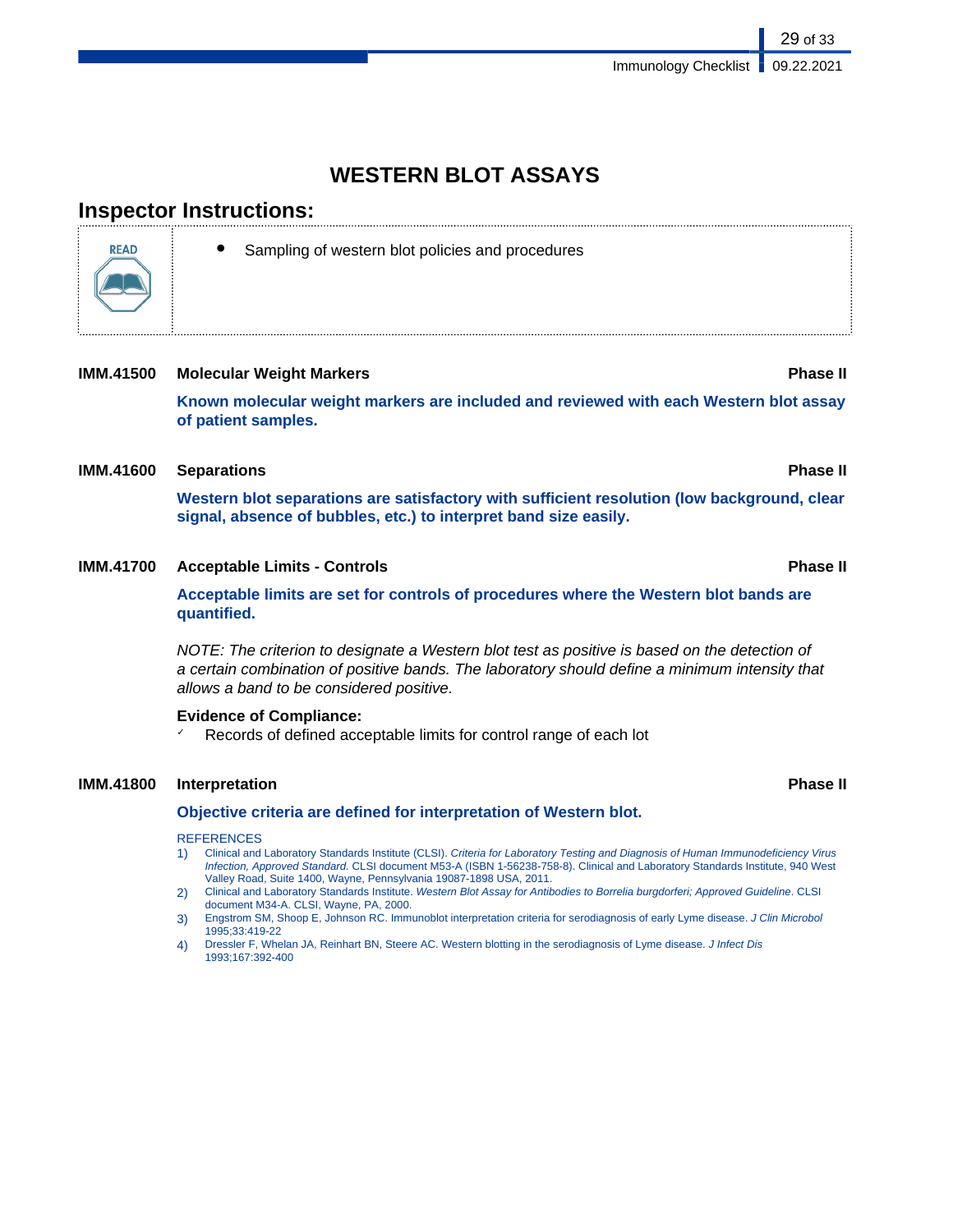# **DIRECT ANTIGEN TESTING**

# **Inspector Instructions:**



- Sampling of direct antigen testing policies and procedures
- Sampling of QC records

## **IMM.41810 • Group A Streptococcus Direct Antigen Detection** *COMM.41810* **• <b>Phase I**

30 of 33

**If group A Streptococcus direct antigen testing is performed on pediatric patients, confirmatory testing is performed on negative samples.**

NOTE 1: Policies must be established for the use of cultures or other confirmatory tests on pediatric specimens that test negative when using antigen detection methods or if the manufacturer's guidelines include recommendations for culture follow-up. These policies should take into account the sensitivity of the assay in use, the age and clinical presentation of the patient, and other factors.

NOTE 2: Direct antigen tests should be performed and reported in a timely fashion, since their principal advantage (compared culture) is rapid turn-around-time.

### **REFERENCES**

1) Shulman S, Bisno A, Clegg H, et al. Clinical Practice Guideline for the Diagnosis and Management of Group A Streptococcal Pharyngitis: 2012 Update by the Infectious Diseases Society of America. Clin Infect Dis. 2012;55(10). doi: 10.1093/cid/cis629.

## **IMM.41820 Clostridioides (Formerly Clostridium) difficile Phase II**

**There are written policies for the testing of stool for the detection and reporting of C. difficile or its toxins.**

### **REFERENCES**

- 1) Novak-Weekley SM, et al. Clostridium difficile testing in the Clinical Laboratory by Use of Multiple Testing Algorithms. Journal of Clinical Microbiology 2010; 48:889-893
- 2) Eastwood K, et al. Comparison of Nine Commercially Available Clostridium difficile Toxin Detection Assays, a Real-Time PCR Assay for C. difficile tcdB and a Glutamate Dehydrogenase Detection Assay to Cytotoxin Testing and Cytotoxigenic Culture Methods. Journal of Clinical Microbiology 2009; 47:3211-3217
- 3) Peterson LR and Robicsek A. Does my Patient have Clostridium difficile Infection? Annals of Internal Medicine 2009; 151:176-178

## **IMM.41830 CSF Back-Up Cultures Phase II**

**If bacterial antigen-detection methods are used, back-up cultures are performed on both positive and negative CSF specimens.**

NOTE: Total dependence on a bacterial antigen test for the diagnosis of bacterial meningitis does NOT meet accreditation requirements. Meningitis may be caused by bacteria not detected by the antigen tests. In addition, it is important to recover the causative agent for susceptibility testing. Thus, culture is essential for proper evaluation of bacterial meningitis, and must be performed on the patient specimen - if not performed onsite by the laboratory, the inspector must seek evidence that a culture has been performed in a referral laboratory.

## **Evidence of Compliance:**

✓ Written policy that CSF cultures are performed in conjunction with bacterial antigen tests **OR** policy requiring testing at another location **AND**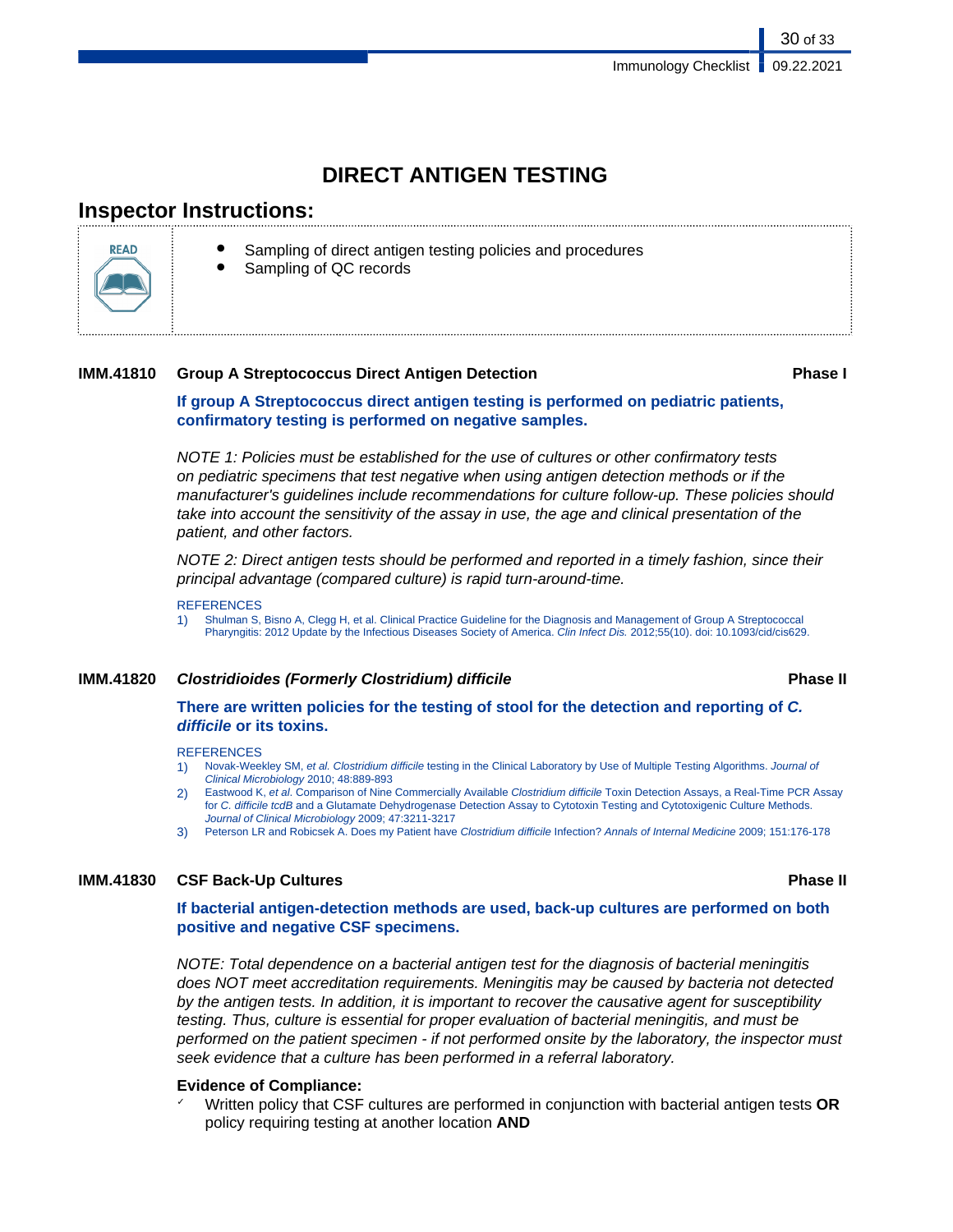✓ Records of back-up CSF cultures performed on-site **OR** records indicating that cultures are performed at another location **OR** records that order for CSF bacterial antigen was blocked by the computer due to no order for a culture

### **REFERENCES**

- 1) Forward KR. Prospective evaluation of bacterial antigen detection in cerebral spinal fluid in the diagnosis of bacterial meningitis in a predominantly adult hospital. Diagn Micro Infect Dis. 1988;11:61-63
- 2) Maxson S, et al. Clinical usefulness of cerebrospinal fluid bacterial antigen studies. J Pediat. 1994; 125:235-238<br>3) Finlay FO, et al. Latex agglutination testing in bacterial meningitis. Arch Dis Child. 1995;73:160-16
- 3) Finlay FO, et al. Latex agglutination testing in bacterial meningitis. Arch Dis Child. 1995;73:160-161
- 4) Rathore MH, et al. Latex particle agglutination tests on the cerebrospinal fluid. A reappraisal. J Florida Med Assoc. 1995;82:21-23
- 5) Kiska DL, et al. Quality assurance study of bacterial antigen testing of cerebrospinal fluid. J Clin Micro. 1995;33:1141-1144

### **IMM.41840 CryptococcaI Antigen Phase II**

### **If cryptococcal antigen-detection methods are used on CSF, back-up cultures are performed on positive CSF specimens submitted for diagnosis.**

NOTE: It is important to recover the causative organism for precise identification (C. neoformans vs. C. gattii) and potential susceptibility testing. Back-up cultures of follow-up specimens used for trending the antigen titer are not required. If culture is not performed onsite by the laboratory, the laboratory must show evidence that it has been performed in a referral laboratory.

### **Evidence of Compliance:**

- Written policy that CSF cultures are performed in conjunction with initial cryptococcal antigen tests **OR** policy requiring testing at another location **AND**
- ✓ Records of back-up CSF cultures performed on-site **OR** records indicating that cultures are performed at another location

### **\*\*REVISED\*\* 09/22/2021**

### **IMM.41850 Direct Antigen Test QC - Nonwaived Tests Phase II**

**For nonwaived direct antigen tests on patient specimens positive and negative controls are tested and recorded at least daily, or more frequently if specified in the manufacturer's instructions, laboratory procedure or the CAP Checklist.**

NOTE: This requirement pertains to nonwaived tests with a protein, enzyme, or toxin which acts as an antigen. Examples include, but are not limited to: Group A Streptococcus antigen, C. difficile toxin, fecal lactoferrin and immunochemical occult blood tests. For panels or batteries, controls must be employed for each antigen sought in patient specimens.

If an internal quality control process (eg, electronic/procedural/built-in) is used instead of an external control material to meet daily quality control requirements, the laboratory must have an individualized quality control plan (IQCP) approved by the laboratory director defining the control process, including the frequency and use of external and internal controls. At a minimum, external control materials must be analyzed with new lots and shipments of reagents or more frequently if indicated in the manufacturer's instructions. Please refer to the IQCP section of the All Common Checklist for the eligibility of tests for IQCP and requirements for implementation and ongoing monitoring of an IQCP.

For each test system that requires an antigen extraction phase, as defined by the manufacturer, the system must be checked with an appropriate positive control that will detect problems in the extraction process. If an IQCP is implemented for the test, the laboratory's quality control plan must define how the extraction phase will be monitored, as applicable, based on the risk assessment performed by the laboratory and the manufacturer's instructions.

### **Evidence of Compliance:**

- Written QC procedures **AND**
- ✓ Records of QC results including external and internal control processes **AND**
- Manufacturer product insert or manual

**REFERENCES**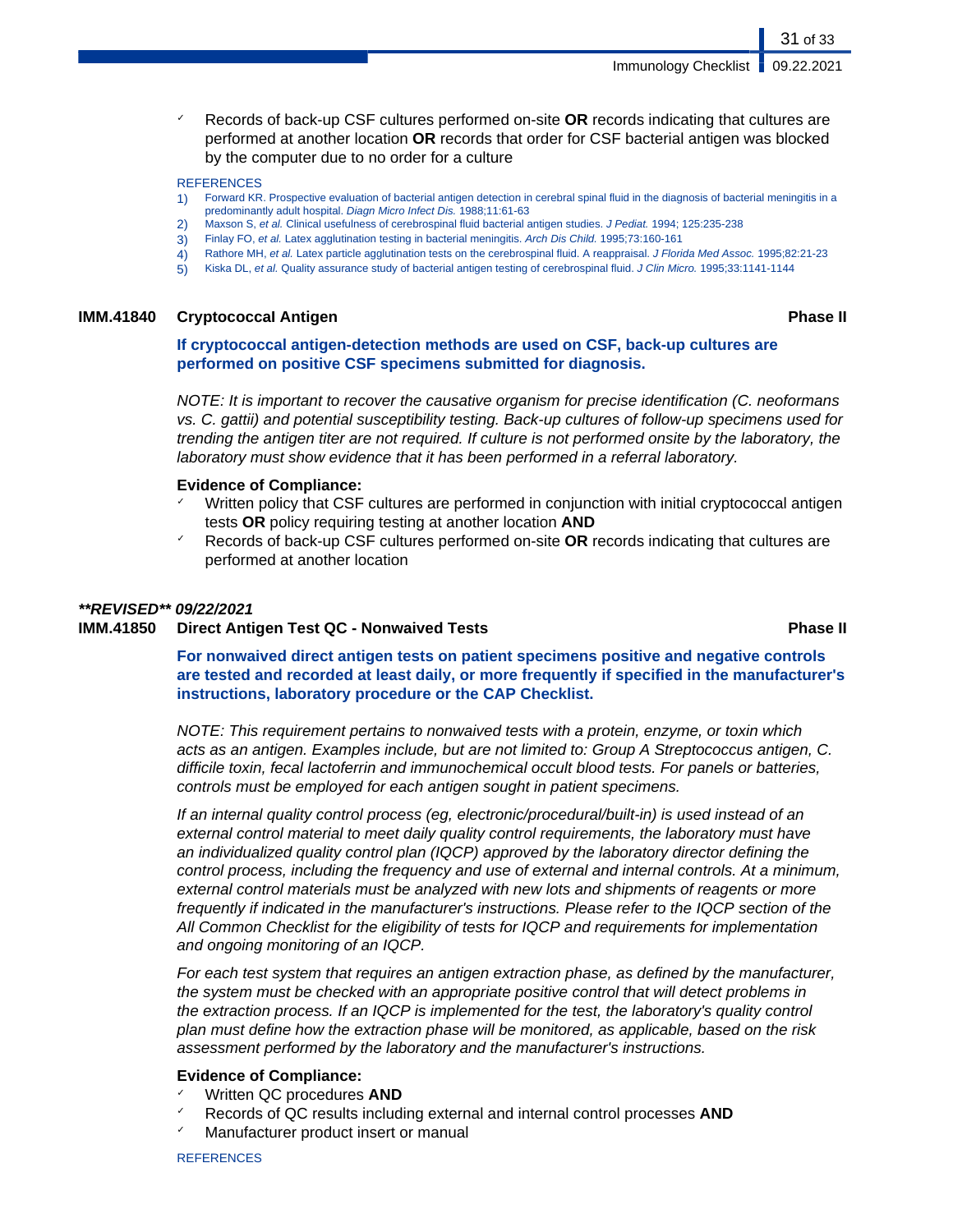1) Department of Health and Human Services, Centers for Medicare and Medicaid Services. S & C: 16-20-CLIA: Policy Clarification on Acceptable Control Materials Used when Quality Control (QC) is Performed in Laboratories. April 8, 2016.

# **MOLECULAR-BASED MICROBIOLOGY TESTING - WAIVED TESTS**

The requirements in this section apply to molecular-based microbiology tests classified as waived. Microbiology testing performed by nonwaived molecular-based methods must be inspected with the Microbiology Checklist.

# **Inspector Instructions:**

| <b>READ</b> | Sampling of QC statistics<br>Sampling of molecular microbiology specimen handling and processing policies and<br>procedures<br>$\bullet$<br>Sampling test reports (test methodology, clinical interpretation) |
|-------------|---------------------------------------------------------------------------------------------------------------------------------------------------------------------------------------------------------------|
| <b>ASK</b>  | What is your course of action when monitored statistics increase above the expected<br>positive rate?                                                                                                         |

## **IMM.41900 Quality Monitoring Statistics Phase I**

**There are written procedures to monitor for the presence of false positive results (eg, due to nucleic acid contamination) for all molecular microbiology tests.**

NOTE: Examples of this may include review of summary statistics (eg, monitoring percentage of positive results relative to current local and regional rates and increased positive Strep results above historical rate within a run or over multiple runs), performance of wipe (environmental) testing, review and investigation of physician inquiries, and use of process controls to minimize risk of contamination.

### **Evidence of Compliance:**

- ✓ Written procedure for monitoring for presence of false-positive results **AND**
- Records of data review, wipe testing, statistical data evaluation and corrective action if indicated

### **REFERENCES**

- 1) Borst A, Box AT, Fluit AC. False-positive results and contamination in nucleic acid amplification assays: suggestions for a prevent and destroy strategy. Eur J Clin Microbiol Infect Dis. 2004; 23(4):289-99.
- 2) Cone RW, Hobson AC, Huang ML, Fairfax MR. Polymerase chain reaction decontamination: the wipe test. Lancet.1990; 336:686– 687.
- 3) McCormack JM, Sherman ML, Maurer DH. Quality control for DNA contamination in laboratories using PCR- based class II HLA typing methods. Hum Immunol. 1997;54:82–88.
- 4) Clinical and Laboratory Standards Institute (CLSI). Establishing Molecular Testing in Clinical Laboratory Environments; 1st ed. CLSI document MM19-A. Clinical and Laboratory Standards Institute, Wayne, Pennsylvania, 2011.

## **IMM.41920 Specimen Handling Procedures Phase II**

**There are written procedures to prevent specimen loss, alteration, or contamination during collection, transport, processing and storage.**

NOTE: Specimen collection, processing and storage must follow manufacturer's instruction and limit the risk of preanalytical error. For example, there must be a procedure to ensure absence of cross-contamination of samples during processing/testing for respiratory specimens that may be sent for further testing.